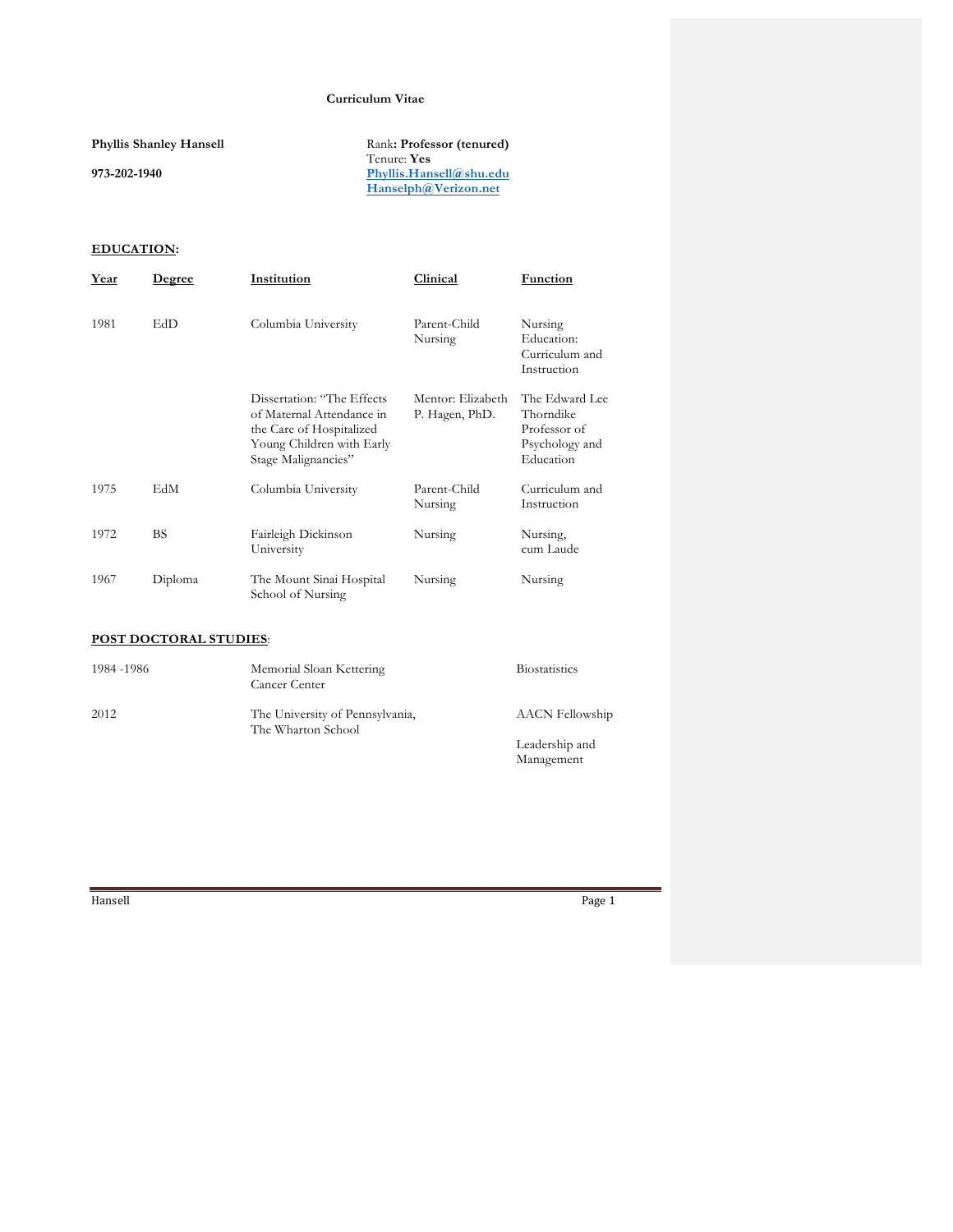## **PROFESSIONAL EXPERIENCE**:

| Date<br>1987-<br>presenrt | Position/Title<br>Professor with tenure                                                     | Institution<br>Seton Hall University<br>South Orange, NJ | Area<br>Nursing Theories, Research,<br>Parent Child Nursing, Statistical<br>Analysis.<br>Dissertation Seminar                                      |
|---------------------------|---------------------------------------------------------------------------------------------|----------------------------------------------------------|----------------------------------------------------------------------------------------------------------------------------------------------------|
| 2000-2014                 | Dean and Professor                                                                          | Seton Hall University<br>South Orange, NJ                |                                                                                                                                                    |
| 1999-2000                 | Acting Dean and<br>Professor                                                                | Seton Hall University<br>South Orange, NJ                | Nursing Research, Parent- Child<br>Nursing                                                                                                         |
| 2003-2007                 | <b>External Examiner</b>                                                                    | Graduate School,<br>University of Botswana               | Nursing Thesis Examiner                                                                                                                            |
| 2002-2004                 | Commissioner: The<br>National Commission<br>VA Nursing                                      | U.S. Department of<br>Veteran's Affairs                  | Developed pathways to<br>excellence for nursing system<br>wide along with the strategic<br>plan.                                                   |
| 1996-1999                 | Professor and<br>Chairman,<br><b>Graduate Nursing</b><br>Department                         | Seton Hall University<br>South Orange, NJ                | Parent-Child Nursing, Research<br>Project Director for the Nurse<br>Traineeship Grant; Research<br>Sequence/Graduate                               |
| 1994-Present              | Professor                                                                                   | Seton Hall University<br>South Orange, NJ                | Parent-Child Nursing<br>Theory and Research                                                                                                        |
| 1987-1994                 | Professor and<br>Director Nursing<br>Research, Project<br>Director Critical Care<br>Program | Seton Hall University<br>South Orange, NJ                | Develop, Plan Implement and<br>Facilitate Research. Graduate<br>Nursing Courses. Director<br>Critical Care Program.                                |
| 1990-1997                 | Principal Investigator,<br>NIH/NINR R01<br>funded research                                  |                                                          | Social Support Boosting<br>Intervention for HIV/AIDS<br>Caregivers                                                                                 |
| 1990-1998                 | Consultant                                                                                  | St. Barnabas Medical<br>Center                           | Patient falls - intervention study.                                                                                                                |
| 1986-1987                 | Associate. Professor<br>and Director of<br>Nursing Research                                 | Seton Hall University.<br>South Orange, NJ               | Develop, Plan Implement and<br>Facilitate a College Research<br>Program. Graduate Nursing<br>Courses. Coordinate Critical<br>Care High Tech Track. |
| 1986-1987                 | Research Consultant                                                                         | Memorial Sloan<br>Kettering Cancer<br>Center, NY, NY     | Consultant on "The Stress<br>Intervention Study" funded by<br>the Picker Foundation.                                                               |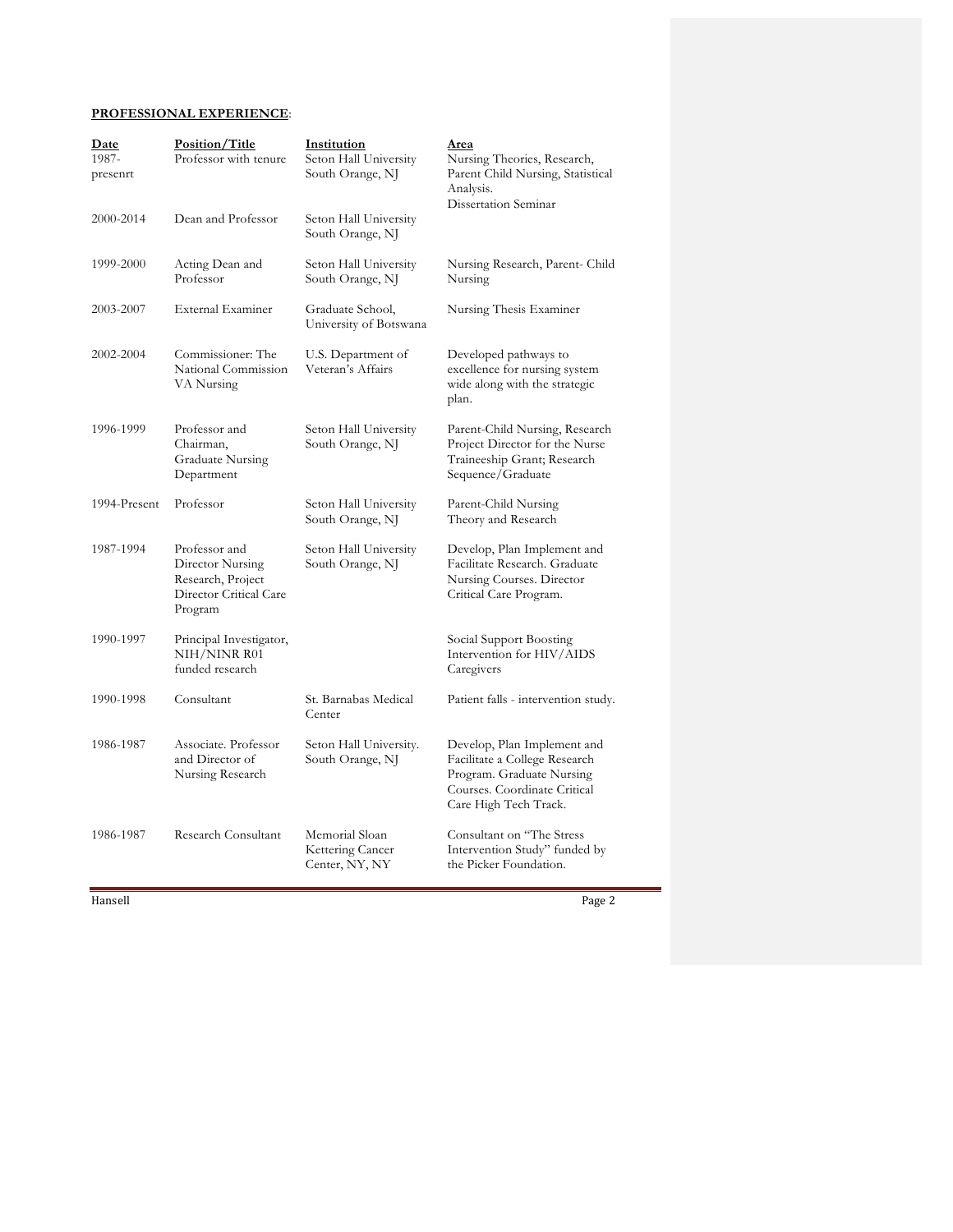| 1986-1992    | Research Consultant                                                            | East Orange Veterans<br>Administration<br>Hospitals<br>East Orange, NJ         | Department of Psychiatry.<br>Consultant to the Department<br>of Surgery and Department of<br>Nursing.                                                                                                                                                         |
|--------------|--------------------------------------------------------------------------------|--------------------------------------------------------------------------------|---------------------------------------------------------------------------------------------------------------------------------------------------------------------------------------------------------------------------------------------------------------|
| 1984-1986    | Director of Nursing<br>Research Division of<br>Nursing                         | Memorial Sloan<br>Kettering Cancer<br>Center, NY., NY.                         | Development, Planning &<br>Implementation & Application<br>of Nursing Research.<br>Developed model for the use<br>evidence based practice.                                                                                                                    |
| 1984-1986    | Research Consultant                                                            | Rockefeller University<br>NY, NY                                               | Nursing Practice and Research.                                                                                                                                                                                                                                |
| 1983-1984    | Associate Professor<br>with tenure, Chairman<br>Graduate Nursing<br>Department | Seton Hall University.<br>South Orange, NJ                                     | Project Director for the Nurse<br>Traineeship Grant; Research<br>Sequence/Graduate; Parent-<br>Child/Graduate Nursing;<br>Nursing Theories/Graduate;<br>Parent Child<br>Nursing/Undergraduate and<br>Graduate Nursing Curriculum<br>and Instruction/Graduate. |
| 1983-2014    | <b>Expert Practice</b><br>Consultant                                           | Private Law Firms                                                              | Parent-Child Nursing,<br>Patient falls and Nursing Care<br>Process.                                                                                                                                                                                           |
| 1983-1984    | Chairman, Graduate<br>Nursing Department,<br>Associate Professor               | Seton Hall University.<br>South Orange, NJ                                     | Investigator - "Evaluation Study<br>of Master's Program in Primary<br>Care."                                                                                                                                                                                  |
| 1979-1983    | Associate Professor<br>(with tenure)                                           | Seton Hall University.<br>South Orange, NJ                                     | Parent-Child Nursing, Nursing<br>Research                                                                                                                                                                                                                     |
| 1977-1979    | Assistant Professor                                                            | Seton Hall University<br>South Orange, NJ                                      | Course Coordinator Parent<br>Child Nursing; Undergraduate<br>Nursing Research/Sequence.                                                                                                                                                                       |
| 1975-1977    | Instructor                                                                     | Seton Hall University<br>South Orange, NJ                                      | Nursing of<br>Children/Undergraduate                                                                                                                                                                                                                          |
| 1975-Present | Nursing Consultant                                                             | Private Practice                                                               | Parent-Child Nursing Pediatric<br>Oncology and Family Coping.                                                                                                                                                                                                 |
| 1975         | Adjunct Instructor                                                             | Columbia University,<br>New York, NY                                           | Human Growth and<br>Development                                                                                                                                                                                                                               |
| 1972-1975    | Clinical Instructor                                                            | New York Medical<br>College Flower & Fifth<br>Avenue Hospitals<br>New York, NY | Pediatrics, Labor & Delivery,<br>Post-Partum, Newborn<br>Nurseries Neonatal Intensive<br>Care Unit                                                                                                                                                            |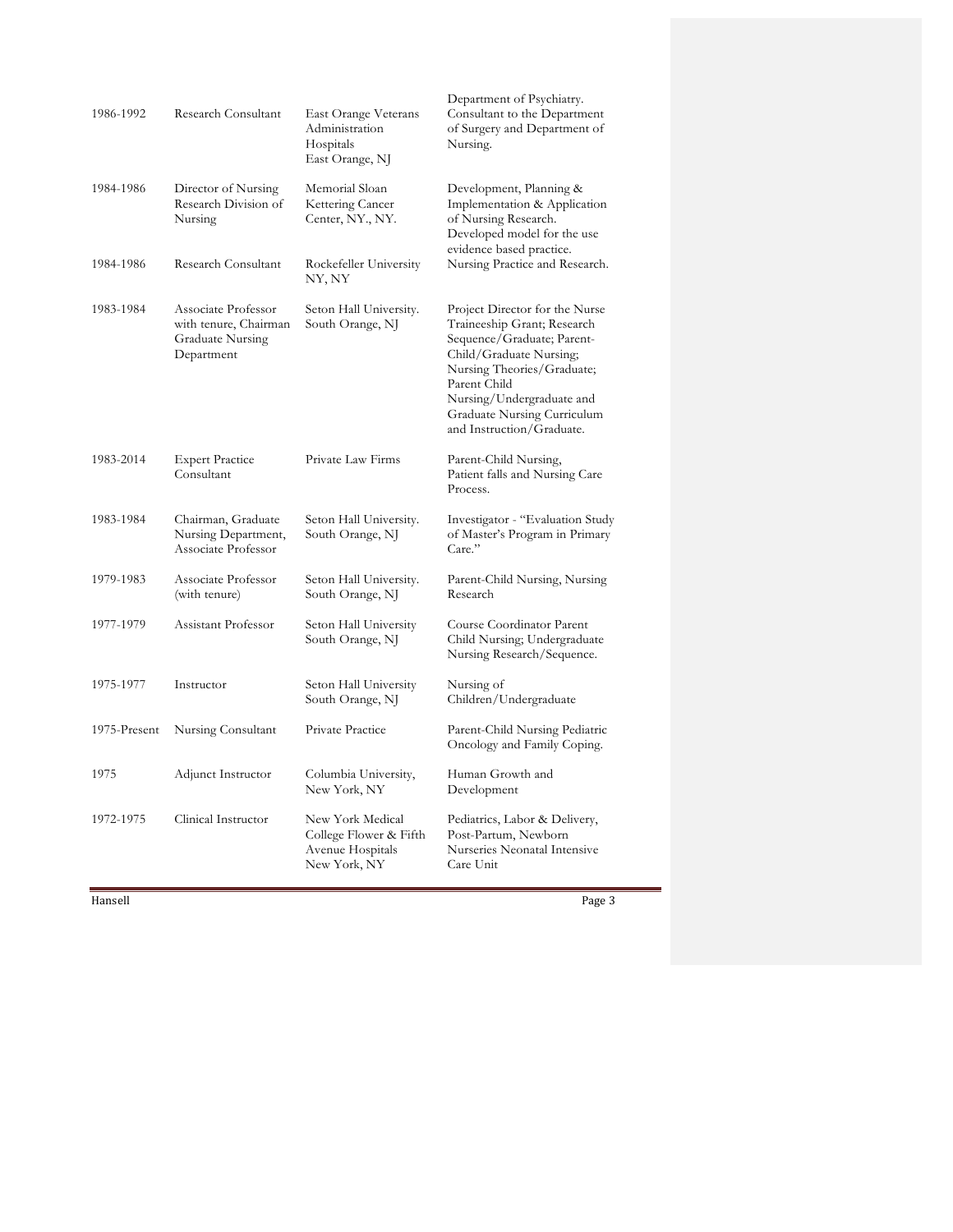| 1970-1972 | Head Nurse         | New York Medical<br>College Flower & Fifth<br>Avenue Hospitals<br>New York, NY | Pediatric Ambulatory Care,<br>Emergency Room.                        |
|-----------|--------------------|--------------------------------------------------------------------------------|----------------------------------------------------------------------|
| 1969-1970 | <b>Staff Nurse</b> | New York Medical<br>College Flower & Fifth<br>Avenue Hospitals<br>New York, NY | Pediatric Ambulatory Care,<br>Emergency Room.                        |
| 1967-1969 | <b>Staff Nurse</b> | Mountainside Hospital<br>Montclair, NJ                                         | Post Anesthesia Recovery<br>Room (PACU) and Intensive<br>Care Units. |

## **PROFESSIONAL CERTIFICATION:**

| State of New Jersey | School Nurse | February, 1972 |
|---------------------|--------------|----------------|
|---------------------|--------------|----------------|

# **HONORS AND AWARDS:**

| 2016      | Achievement Award for Scholarship and Research, Nursing Education Alumni Association,<br>Columbia University.                                                                   |
|-----------|---------------------------------------------------------------------------------------------------------------------------------------------------------------------------------|
| 2014      | Leadership for Excellence in Professional Organizations, Nursing Education Alumni<br>Association, Columbia University.                                                          |
| 2012      | United States Army, Commander's Award for Excellence.                                                                                                                           |
| 2012      | Distinguished Alumni Award, Fairleigh Dickinson University.                                                                                                                     |
| 2012      | "Woman of the Year 2012," Seton Hall University, South Orange, New Jersey.                                                                                                      |
| 2008      | Presidential Who's Who, Nursing Dean of the Year.                                                                                                                               |
| 2005      | Board of Chosen Freeholders, Essex County, Outstanding Healthcare Professional in<br>Nursing and Academia, 2 <sup>nd</sup> Annual "Essex County Health Care Professionals Day." |
| 2004-2008 | The Marquis Who's Who in American Education, 6th Edition.                                                                                                                       |
| 2004      | Inducted into Nursing Hall of Fame, Columbia University, NY.                                                                                                                    |
| 2004      | Distinguished Alumni Award for Research and Scholarship, Nursing Alumni<br>Teachers College, Columbia University.                                                               |
| 2004      | Distinguished Alumni Award, The Mount Sinai Hospital, School of Nursing<br>Alumnae Association.                                                                                 |
| 2003      | Distinguished Alumni Award for Research, Fairleigh Dickinson University.                                                                                                        |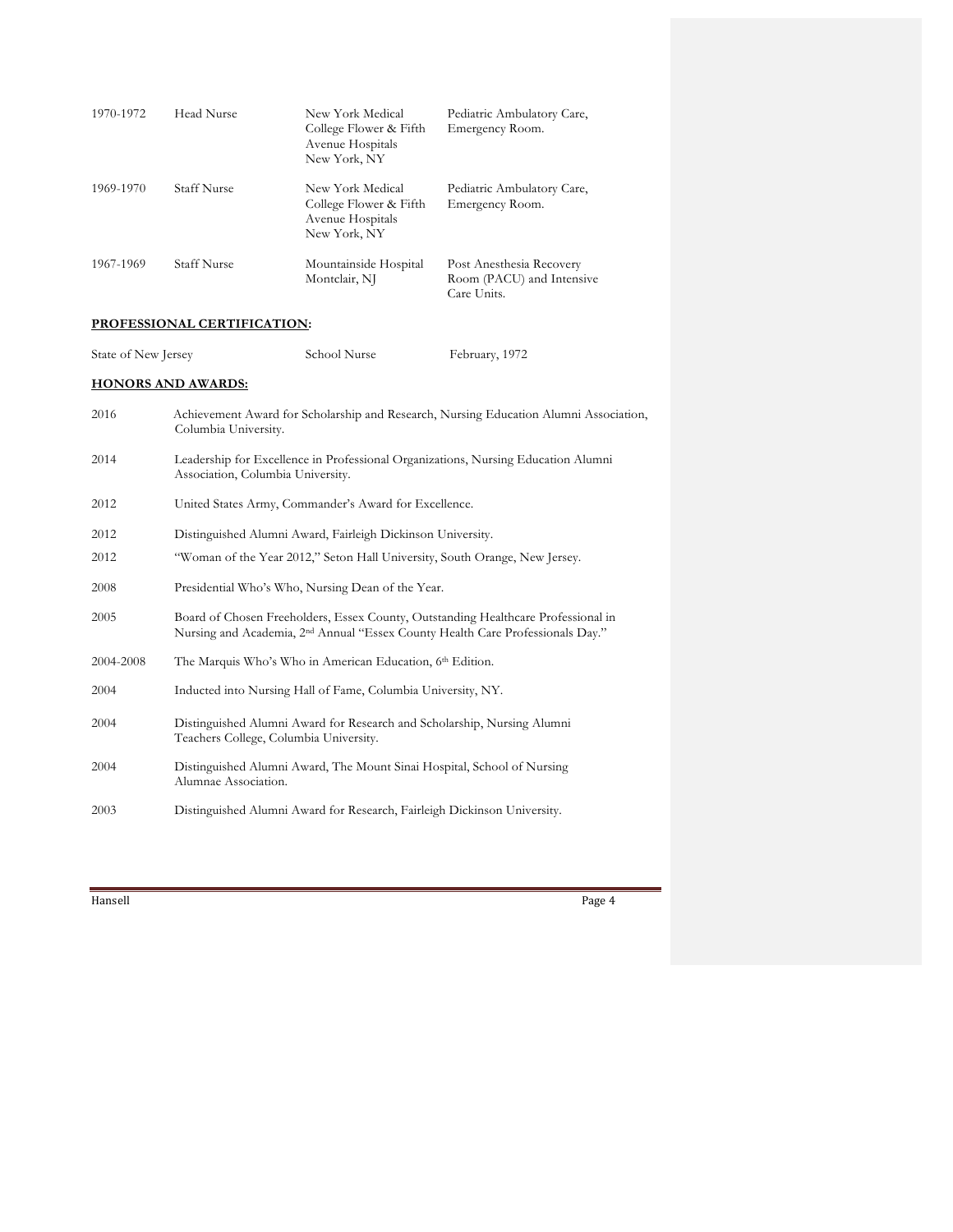| 2003 | Distinguished Alumni Award for Nursing Education, Fairleigh Dickinson University.                           |
|------|-------------------------------------------------------------------------------------------------------------|
| 2002 | Diva Award for Outstanding Contributions to the Profession of Nursing, New<br>Jersey Institute for Nursing. |
| 2002 | "Bishop Bernard McQuaid Medal for Distinguished University Service," Seton Hall<br>University.              |
| 2001 | Inducted as a Fellow in American Academy of Nursing.                                                        |
| 2000 | Distinguished Practitioner and Fellow, National Academies of Practice: National<br>Academy of Nursing.      |
| 1999 | New Jersey Governor's Nursing Merit Award for Nurse Research.                                               |
| 1995 | Recognition for Scholarly Achievement by the University Board of<br>Regents, Seton Hall University.         |
| 1994 | New Jersey Governor's Ment Award for Advanced Nursing Practice - Nurse<br>Researcher.                       |
| 1984 | Excellence in Nursing Research Award, presented by Gamma Nu<br>Chapter of Sigma Theta Tau.                  |
| 1977 | Kappa Delta Pi, Kappa Chapter, Columbia University.                                                         |
| 1976 | Sigma Theta Tau, International Honor Society of Nursing, Alpha Zeta Chapter,<br>Columbia University.        |

## **CONSULTATION:**

| 2016         | Commission on Graduates of Foreign Educated Nurses, Philadelphia, PA.                                                                                                                                                                                         |
|--------------|---------------------------------------------------------------------------------------------------------------------------------------------------------------------------------------------------------------------------------------------------------------|
| 2015         | Department of Higher Education for the state of Ohio.                                                                                                                                                                                                         |
| 2015         | Appointed as an Ambassador, Friends of the National Institute for Nursing Research,<br>National Institutes of Health.                                                                                                                                         |
| 2015         | Appointed to the Editorial Board of the healthcare section of The Journal of Inter-Professional<br>Healthcare, Journal of the National Academies of Practice which is a joint venture between<br>Elsevier and the University of Nebraska, School of Medicine. |
| 2011-2014    | Member of the Elsevier Publications, Advisory Committee.                                                                                                                                                                                                      |
| 2012-Present | Member of the Expert Panel for Theory Guided Practice, American Academy<br>Nursing.                                                                                                                                                                           |
| 2012         | External Reviewer for appointments, Duke University.                                                                                                                                                                                                          |
| 2011-2014    | Program Development and Accreditation Consultant for the BSN Program, Aultman                                                                                                                                                                                 |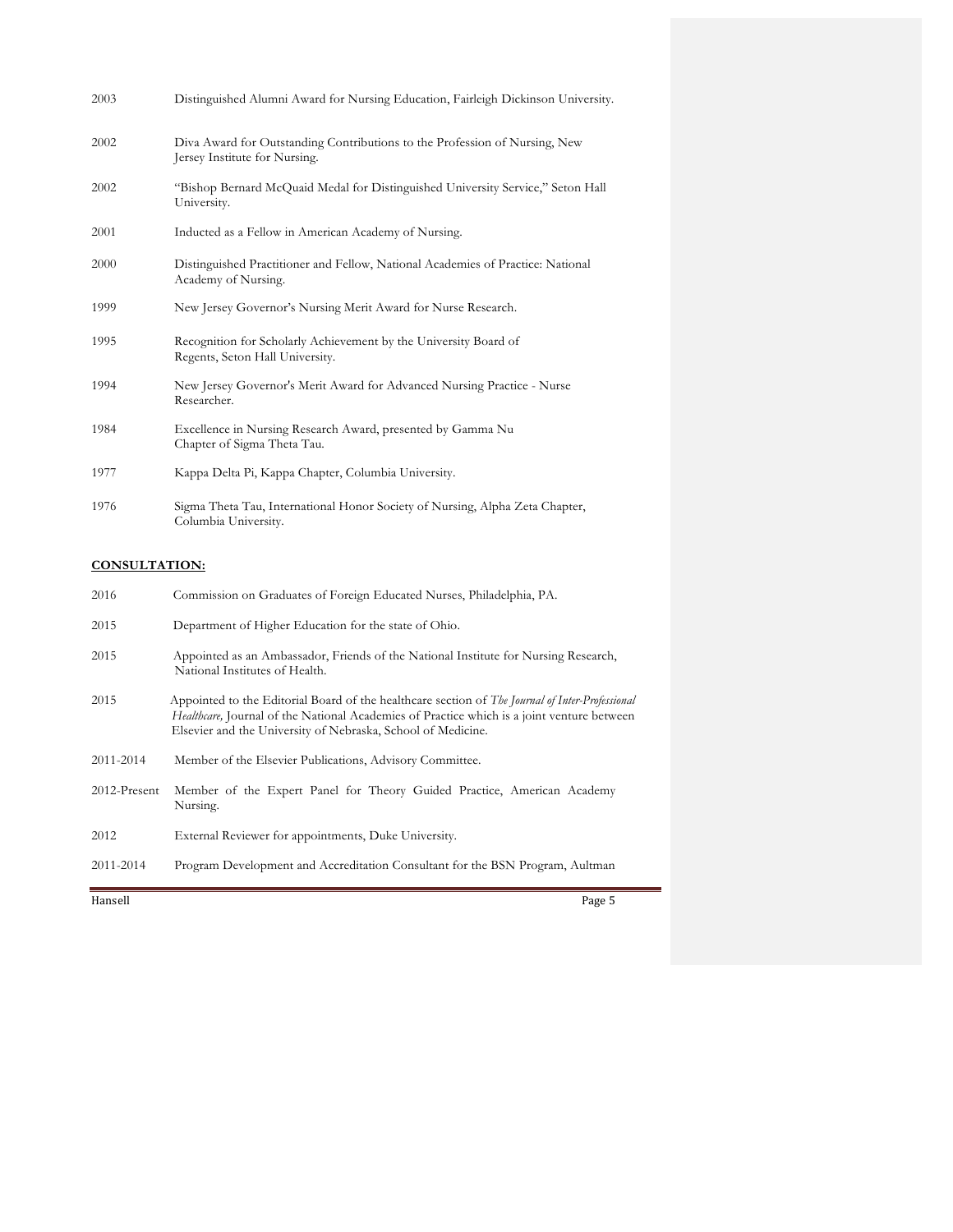College of Nursing, Canton, Ohio.

| 2014-Present | Peer Reviewer for the Journal of Pediatric Oncology Nursing.                                                                                |
|--------------|---------------------------------------------------------------------------------------------------------------------------------------------|
| 2013-Present | Peer Reviewer for the <i>Journal of Nursing Measurement</i> .                                                                               |
| 2010         | Consultant for the MSN Program Evaluation, Cedarville University, Cedarville,<br>Ohio.                                                      |
| 2008         | External Reviewer for Promotion and Tenure, State University of New York<br>Downstate, Brooklyn, New York.                                  |
| 2007-Present | Peer Reviewer Western Journal of Nursing Research.                                                                                          |
| 2004-2010    | New Jersey Governor's Nursing Advisory Committee                                                                                            |
| 2004-2007    | External Examiner for Graduate School of the University of Botswana for the<br>Master of Science in Nursing Program.                        |
| 2003-Present | Collateral Reviewer for Sigma Theta Tau International.                                                                                      |
| 2003-2016    | Advisory Board Nursing Spectrum, Gannett Healthcare.                                                                                        |
| 2003-2005    | Commissioner for the National Commission VA Nursing, U.S. Department of<br>Veterans Affairs.                                                |
| 2002-2003    | Member of the New Jersey Governor's Committee to Advance the Profession of<br>Nursing.                                                      |
| 2002-2004    | Chairperson, New Jersey Association of Baccalaureate and Higher Degree Agents in<br>Nursing.                                                |
| 2002-2011    | Secretary and Member of the Board of <i>Alumnae</i> Association of Mount Sinai Hospital<br>School of Nursing.                               |
| 1998-Present | External Reviewer for the Chancellor the Ohio Board of Regents                                                                              |
| 1996-Present | Manuscript Reviewer for Nursing Research.                                                                                                   |
| 1996         | Nursing Research, Department of Nursing, East Orange Veterans Administration<br>Hospital.                                                   |
| 1995-2014    | Collateral Reviewer for Research Grants and Research Abstracts,<br>Sigma Thêta Tau International.                                           |
| 1994         | Morris County Visiting Nurse Association.                                                                                                   |
| 1987-1990    | National Institute for Nursing Research, National Institutes of Health, Bethesda,<br>Maryland, Special Review Committee HIV/AIDS Proposals. |
| 1986-1989    | Department of Nursing, Morristown Memorial Hospital, Research Utilization                                                                   |
| Hansell      | Page 6                                                                                                                                      |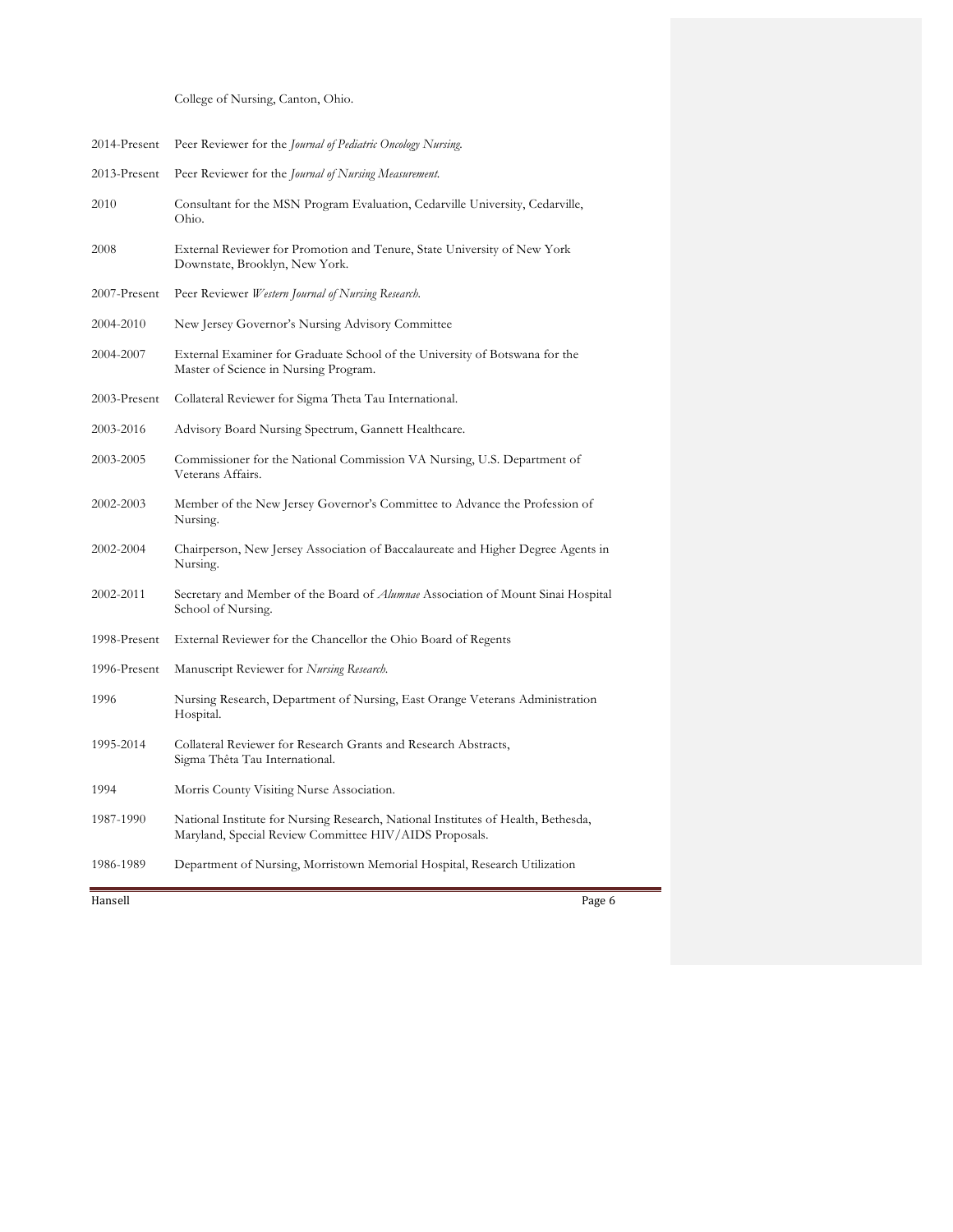Project

| 1988      | Department of Nursing, Overlook Hospital, Summit, New Jersey.                                                                                                                                                                                                                                                                                                                                           |  |
|-----------|---------------------------------------------------------------------------------------------------------------------------------------------------------------------------------------------------------------------------------------------------------------------------------------------------------------------------------------------------------------------------------------------------------|--|
| 1987      | Departments of Nursing & Surgery, East Orange Veterans Administration Hospital,<br>East Orange, NJ.                                                                                                                                                                                                                                                                                                     |  |
| 1986-1995 | Manuscript Reviewer for RN Magazine.                                                                                                                                                                                                                                                                                                                                                                    |  |
| 1986      | Department of Nursing, East Orange Veterans Administration Hospital, Spinal Cord<br>Injury Unit.                                                                                                                                                                                                                                                                                                        |  |
| 1986      | Department of Nursing, Saint Barnabas Medical Center, Livingston, NJ.                                                                                                                                                                                                                                                                                                                                   |  |
| 1986      | Department of Psychiatry, Memorial Sloan Kettering Cancer Center for the Picker<br>Foundation for the Intervention Study on Stress in Oncology for Nurses and<br>Physicians.                                                                                                                                                                                                                            |  |
| 1985-1986 | Manuscript Reviewer, for The Journal of Psychosocial Oncology.                                                                                                                                                                                                                                                                                                                                          |  |
| 1985-1986 | Department of Nursing, Inter-American University, Rio Piedras, Puerto Rico.                                                                                                                                                                                                                                                                                                                             |  |
| 1984-1986 | Extramural Reviewer for The City University of New York Faculty<br>Research Grants.                                                                                                                                                                                                                                                                                                                     |  |
| 1983      | Mid-Atlantic Regional Nursing Association, Collaborative Maternal<br>Child Research Project on Access to Prenatal Care.                                                                                                                                                                                                                                                                                 |  |
| 1982-2014 | Nursing Consultant to Private Law Firms and Insurance Companies.                                                                                                                                                                                                                                                                                                                                        |  |
| 1981      | The University of Manitoba, School of Nursing, Winnipeg, Manitoba, Canada. MSN<br>Curriculum Evaluation.                                                                                                                                                                                                                                                                                                |  |
| 1980-2008 | The National Foundation March of Dimes, Grant Proposal Evaluator.                                                                                                                                                                                                                                                                                                                                       |  |
| 1979      | The New Jersey Chapter of the National Foundation for Sudden Infant Death.                                                                                                                                                                                                                                                                                                                              |  |
| 1976-2013 | External Reviewer for Appointments, Promotion and Tenure:                                                                                                                                                                                                                                                                                                                                               |  |
|           | 2014 Adelphi University<br>٠<br>2012 Duke University<br>٠<br>2010 Columbia University<br>٠<br>2010 Macau Poly Technical Institute, Peoples Republic of China.<br>٠<br>2008 Adelphi University<br>٠<br>2009 University of Florida<br>٠<br>1990 Lehman College of the City University of New York<br>٠<br>1988 State University of New York at Downstate, Brooklyn, New York<br>٠<br>$\sim$ $\sim$ $\sim$ |  |

• 1987 University of Southern California<br>• 1980 1981 – Rutgers, the State University • 1980 1981 – Rutgers, the State University, College of Nursing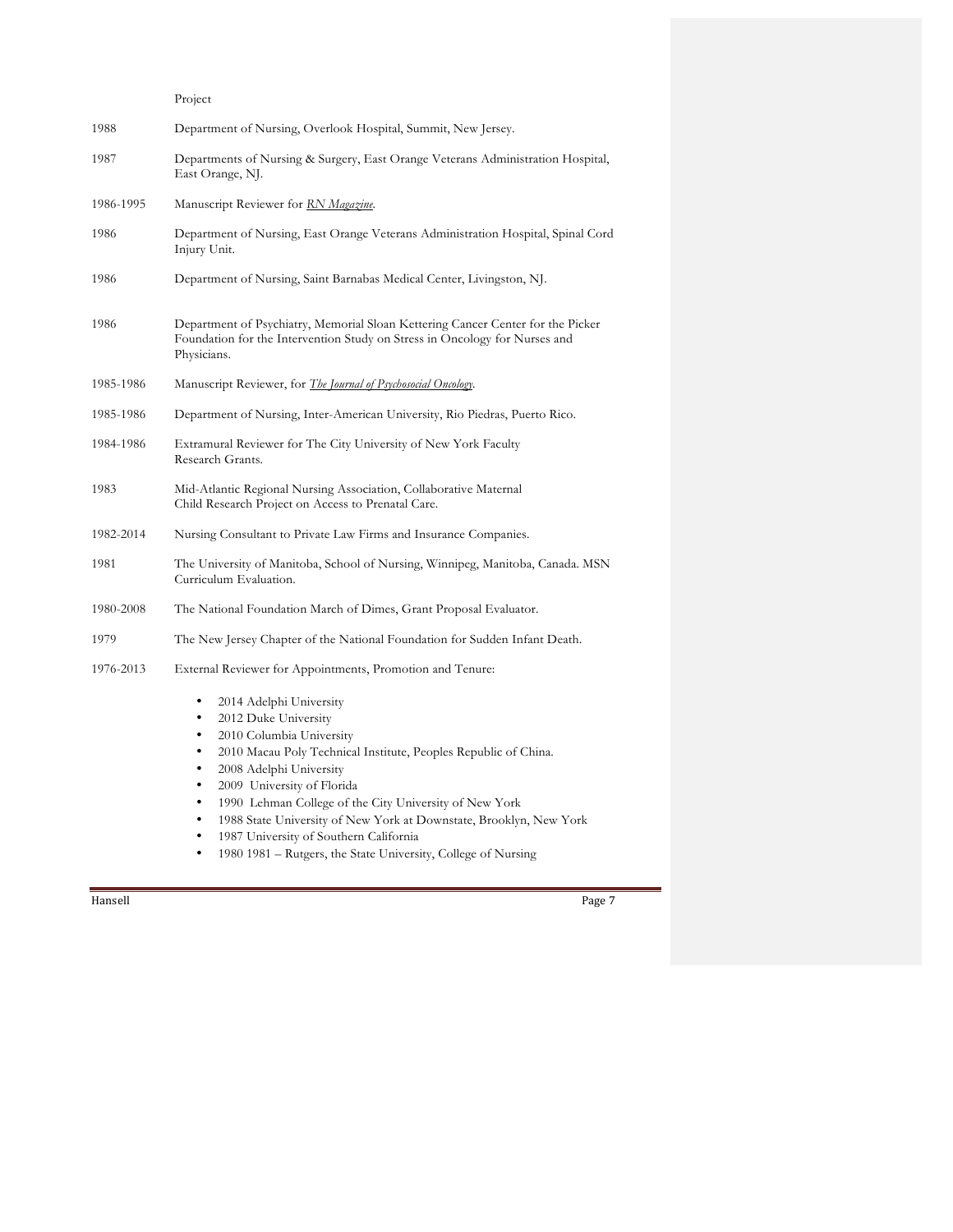| 1976-1977 | The Child Study Institute, Kean College, Union, NJ.                                                                                     |
|-----------|-----------------------------------------------------------------------------------------------------------------------------------------|
| 1976-1977 | Community Nursing Service, Essex and West Hudson, West Orange, NJ.                                                                      |
| 1975      | The National League for Nursing, New York, New York. Item Writer for "Research"<br>Project to Validate the State Board of Examination." |
| 1975-1976 | Development of Model Pediatric Unit at Martland Hospital, College of Medicine and<br>Dentistry, Newark, New Jersey.                     |
|           |                                                                                                                                         |

1975 School of Nursing, Faculty of Medicine, Columbia University, New York, "Modular Instruction in Growth and Development in the Health Sciences."

### **DOCTORAL COMMITTEE ADVISEMENT:**

Kathleen Murray, EdD, RN (1988) "Intrinsic, Extrinsic and Contextual Work Variables Influencing Job Satisfaction\Turnover Among Registered Nurses in Selected New Jersey Hospitals." Carol Stillwaggon, EdD, RN (1990) "The Impact of Organizational Structure on the Cost of Nursing Practice in the Hospital Setting."

Kathleen Waldron, PhD, RN (1991) "An Investigation of Work-Family Conflict, Coping, Marital Adjustment, and Psychological Distress in Dual-Earner Couples."

Maureen Schneider, PhD, RN (2015) "An Investigation of the Relationship between and Among Power, Trust and Job Satisfaction in Acute Care Hospitals using Rogers Science of Unitary Human Beings.

### **RESEARCH ACTIVITIES**:

| 2008-Present | Health Belief, Power as Knowing in Promoting Wellness in Inner City Women<br>with HIV/AIDS.                                                       |
|--------------|---------------------------------------------------------------------------------------------------------------------------------------------------|
| 2006-2008    | Interventions for Caregiver Coping of HIV/AIDS Caregivers                                                                                         |
| 2004-2012    | University of California, San Francisco International Nursing Research Network<br>for the Study of HIV/AIDS.                                      |
| 1996-2006    | Interventions on Caregiver Coping of HIV/AIDS Caregivers. Funded by the<br>National Institute for Nursing Research, National Institute of Health. |
| 1992-1996    | Stress, Coping & Social Support of HIV/AIDS Caregivers. Funded by the<br>National Institute for Nursing Research.                                 |
| 1992-1995    | Stress, Coping & Social Support in First Time Fathers.                                                                                            |
| 1991-1992    | A Comparison of Learning Strategies between Traditional and<br>Non-traditional Baccalaureate Nursing Students.                                    |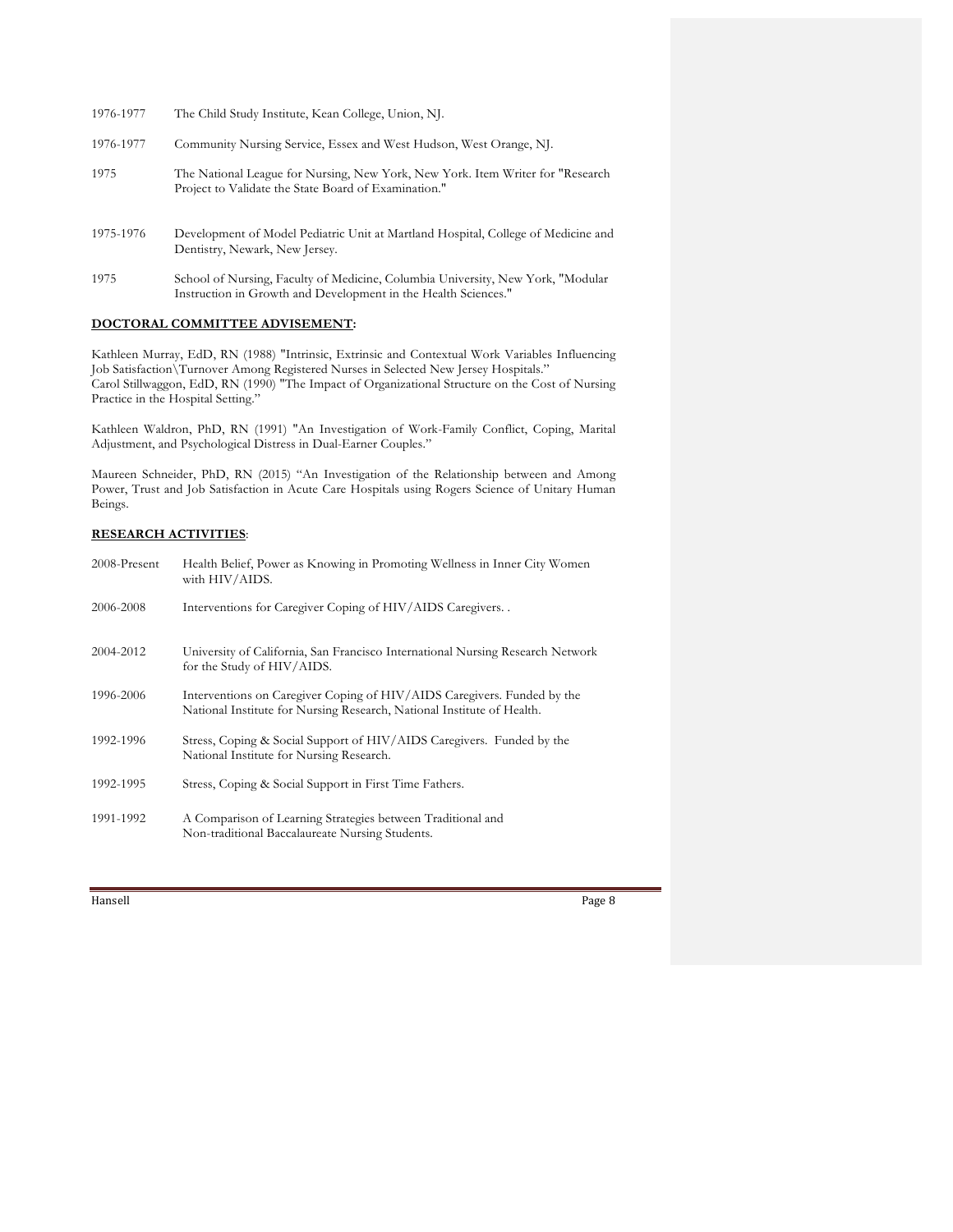| 1991-1996 | Stress & Coping in Caregivers of AIDS Children.                                                                                                                                                  |
|-----------|--------------------------------------------------------------------------------------------------------------------------------------------------------------------------------------------------|
| 1989      | A Pilot Study Social Support and Stress in Caregivers of AIDS Children.                                                                                                                          |
| 1985      | An Exploratory Study of Family Strengths, Family Coping and Family Functioning<br>Following the Diagnosis of Childhood Cancer funded by the Research Council of<br>Seton Hall University.        |
| 1986      | Consultant - Stress in Physicians and Nurses in an Oncology Setting: An<br>Intervention Study, with Consulting Investigator, J. Holland (PI), Suzanne Kobasa<br>(Co-PI) and Morton Bard (Co-PI). |
| 1985-1986 | Continuing Care of Cancer Patients Concrete Needs. Co-Investigator with K. Siegel<br>(PI) and Grace Christ (Co-PI). Funded by the National Cancer Institute                                      |
| 1985      | A Pilot Study to Determine the Feasibility and Usefulness of a<br>Structured Nursing Research Utilization Process, (PI) P. Hansell.                                                              |
| 1985      | Coping with Total Laryngectomy, Consulting Investigator with M.J. Dropkin (PI).                                                                                                                  |
| 1985      | Home Care and the Terminally Ill Child with Cancer, Consulting Co-Investigator<br>with G. Foley (PI) and M.A. Greenley (Co-PI).                                                                  |
| 1984-1985 | A Pilot Study on Adaptation and Cohesion Manifested by Families Having a Child<br>with Acute Leukemia.                                                                                           |
| 1981-1983 | Testing and Refinement of the Separation Anxiety Behavioral Index, funded by the<br>Faculty Research Council of Seton Hall University.                                                           |
| 1978-1981 | Evaluation Study of the Master of Science in Nursing Program at Seton Hall<br>University, funded by the Robert Wood Johnson Foundation, Princeton, New<br>Jersey.                                |
| 1981      | Doctoral Dissertation: The Effects of Maternal Attendance in the Care of Young<br>Hospitalized Children with a Diagnosis of Cancer. Columbia University.                                         |

### **PUBLICATIONS**:

Hansell, P.S. (2012) Book Review. Law for Nurse Leaders: A Comprehensive Review. By P.D. Grant and Donna Ballard, New York: Springer 2011 in *Nursing Education Perspectives,* Vol. 33, No. 6 November/December 2012, p. 419.

Hansell, P.S. (2008) Book Review. Annual Review of Nursing Research: Vulnerable Populations. Edited by A. Nyamathi and D. Koniak-Griffin published in *Nursing Education Perspectives*.

Hansell, P.S. (2005) Book Review: Academic Nursing Practice: Helping to Shape the Future of Healthcare Edited by L.K. Evans and N. Lang, New York: Springer 2004 in *Nursing Education Perspectives*, Vol. 26, No. 6, November/December 2005, p. 368.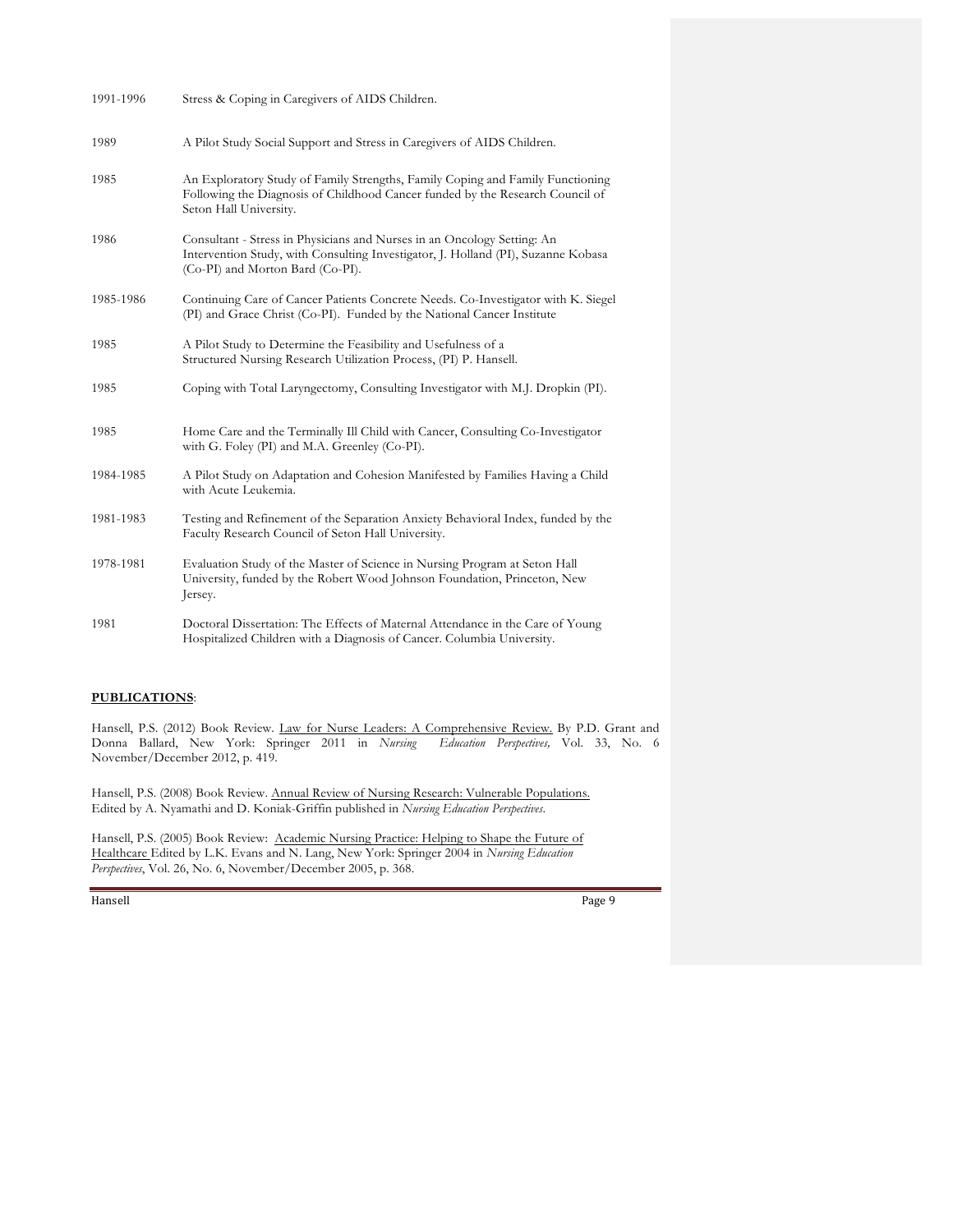Burns-Bolton, Linda et al (Hansell) (2004), Report on the National Commission on VA Nursing, National Office of Veterans Affairs, Washington, DC.

Hansell, P.S., Budin, W. (2004) "Problems and Solutions of Children with HIV/AIDS". Abstracts of the XV International AIDS", Bangkok, Thailand.

Hansell, P.S., Budin, W. (2004) "Problems and Solutions of Children with HIV/AIDS". Bologna, Italy: Monduzzi Editor, XV International AIDS Conference, Extended Version Abstracts. Hansell, P.S., Budin. W., Jeski, D., and Ciglia J. (2002) "Caregivers of Children with HIV/AIDS: Patterns of problems and Solutions." XIV International AIDS Conference 2002. Rome: Monduzzi Editore. pp. 329-332.

Hansell, P.S., Hughes, C.B., Budin W.C., Russo, P., Calliandro, G., Hartman, B., and Hernandez, O. (2002) "Stress and Social Support in Older Caregivers of Children with HIV/AIDS: An Intervention Model." Invisible Caregivers. Joslin, D (editor). New York; Columbia University Press. pp. 113-129.

Hansell, P.S., Budin, W., Jeski, D., and Ciglia, J. (2002) "Caregivers of Children with HIV/AIDS: Patterns of Problems and Solutions." Abstracts of the XIV International AIDS Conference 2002 Barcelona.

Hansell, P., Budin, W., Jeski, D., Ceglia, J. (2002). "Caregivers of Children with HIV/AIDS: Patterns of Problems and Solutions." Bologna, Italy: Monduzzi Editore. XIV International AIDS Conference: Extended Version Abstracts.

Hansell, P., Budin, W., Jeski, D., Ceglia, J. (2002). "Caregivers of Children with HIV/AIDS: Patterns of Problems and Solutions." Abstracts of XIV International AIDS Conference, Barcelona, Spain.

Hansell, P.S., Hughes, C.B., Budin W.C., Russo, P. (2002) "Stress and Social Support in Older Caregivers of Children with HIV/AIDS:" An Intervention Model. Chapter in Caring for older caregivers who care for children with HIV/AIDS. New York; Columbia University Press.

Hansell, P., Budin, W., Hughes, C. & Russo, P. (2001). "Patterns of problems and solutions experienced by caregivers of children with HIV/AIDS." Bologna, Italy: Monduzzi Editore. XIII International AIDS Conference: Extended version of abstracts.

Hansell, P. S., Hughes, C., Caliandro, G., Russo, P., Budin, W., Hartman, B., & Hernandez, O. (1999). "Boosting social support in caregivers of children with HIV/AIDS." AIDS Patient Care and STDs, Volume 13, No. 5, 303-308.

Hansell, P. S., Budin, W., Hughes, C., Caliandro, G. & Russo, P. (1998). An analysis of subject attrition in a longitudinal study of HIV/AIDS caregivers. Bologna, Italy: Monduzzi Editore. Conference Proceedings XII<sup>th</sup> World Conference on AIDS, 41-43.

Broome, M.E. (1998) The child with a chronic Illness, Commentary on Hansell, PS, Hughes, C. Caliandro, G. The effects of a social support boosting intervention on stress, coping and social support in caregivers of children with HIV/AIDS," The Journal of Child and Family Nursing, Volume 1, Number 2, pp 107-108.

Hansell, P. Shanley, Hughes, C., Caliandro, G., Russo, P., Budin, W., Hartman, B., Hernandez, O. (1998). "The effect of a social support boosting intervention on stress, coping and social support in caregivers of children with HIV/AIDS." Nursing Research, Volume 47, No. 2, 79-86.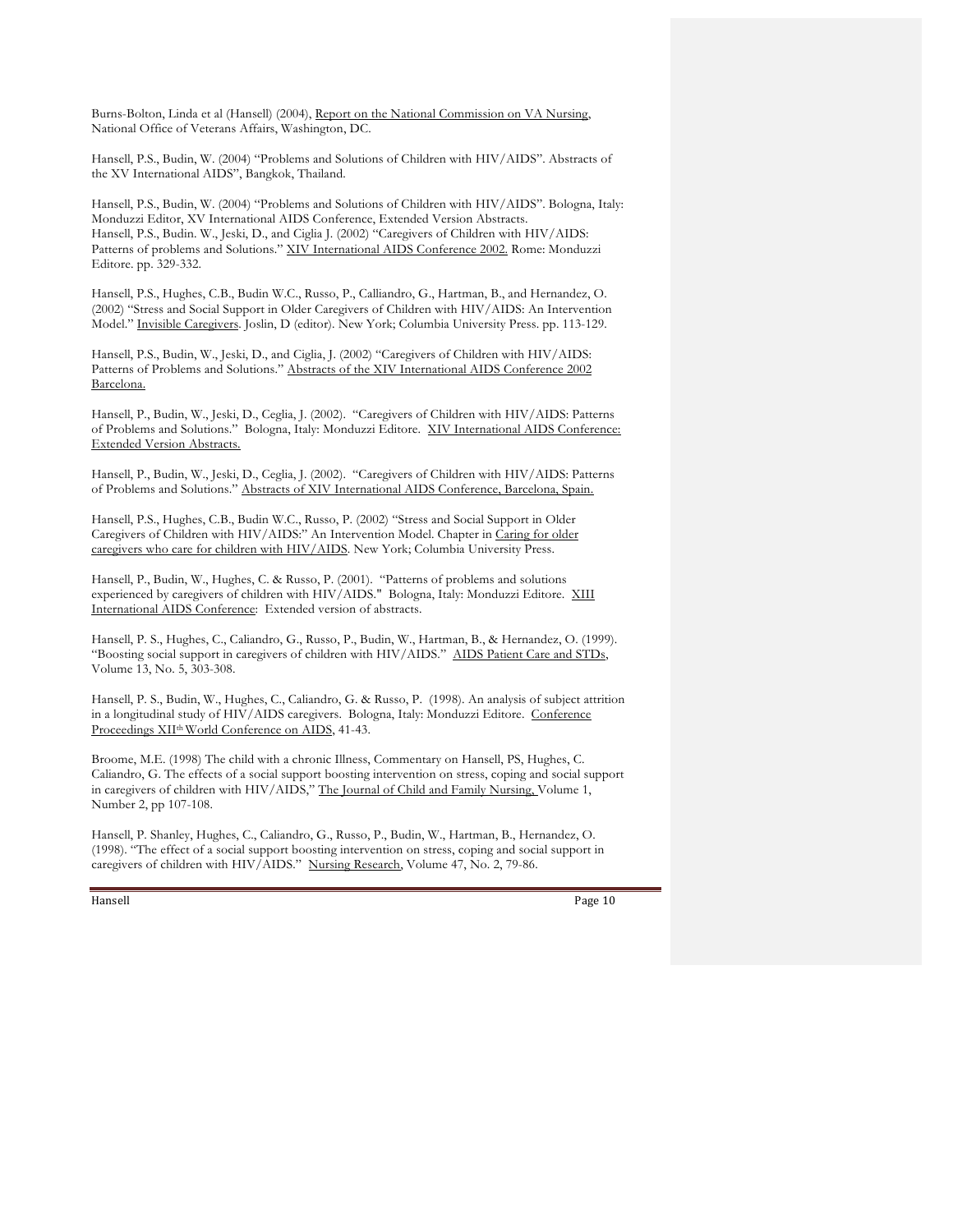Hansell, P. (1998). "Author's response Letter to Editor." Nursing Research, Volume 47, No. 6, 2-3.

Hansell, P., Budin, W., Hughes, C. & Russo, P. (2000). "Patterns of problems and solutions experienced by caregivers of children with HIV/AIDS." Bologna, Italy: Monduzzi Editore. Conference Proceedings XII World Conference on AIDS, 553-556.

Hansell, P.S., Budin, W., Hughes, C., Caliandro, G. & Russo, P. (1998). An analysis of subject attrition in a longitudinal study of HIV/AIDS caregivers. Bologna, Italy: Monduzzi Editore. Conference Proceedings XII the World Conference on AIDS, 41-43.

Hansell, P. (1996). Book Review, Health care's forgotten majority: Nurses and their frayed white collars. Labor History 37, (4), 584-585.

Hansell, P., Hughes, C., Caliandro, G., Russo, P., Budin, W., Hartman, B. & Hernandez, O. (1996). "The Effect of a Social Support Boosting Intervention on Stress, Coping, and Social Support in Primary Caregivers of Children with HIV/AIDS" Abstracts of XI<sup>th</sup> International Conference on AIDS, Vancouver, BC, Canada.

Hansell, P., Budin, W. & Russo, P. (1994) "Sero-negative Children Coping in HIV Affected Families" Focus, University of California, San Francisco AIDS Health Project, May, 1994.

Hansell, P., Hughes, C., Caliandro, G., Russo, P., Budin, W. & Hartman, B. (1993). "Stress, Coping, Social Support & Problems Experienced by Caregivers of HIV Infected Children: A Comparison of HIV Infected Caregivers to Non-HIV infected Caregivers", Abstracts of IX<sup>th</sup> International Conference on AIDS, Berlin, Germany.

Hansell, P., Hughes, C., Caliandro, G., Russo, P., Budin, W. & Hartman, B. (1992). "Stress, Coping, Social Support & Problems Experienced by Caregivers of Children with AIDS" Abstracts of VIIIth International Conference on AIDS, Amsterdam, The Netherlands.

Hansell, P., Hughes, C., Caliandro, G., Russo, P., Budin, W. & Hartman, B. (1993). "Stress, Coping, Social Support & Problems Experienced by Caregivers of HIV Infected Children: A Comparison of HIV Infected Caregivers to Non-HIV Infected Caregivers", Abstracts of the IX<sup>th</sup> International Conference on AIDS, (Berlin, Germany) In, Pediatric AIDS & HIV Infection: Fetus to Adolescent, Vol. 4, No. 6, 1993.

Hansell, P., Ostrander, P., & Murray, K. (1991). A comparison of learning strategies of the traditional and non-traditional student in Projects by Faculty Fellows of the Center for College Teaching, Seton Hall University, South Orange, New Jersey.

Hansell, P. "Research Results Presented," New Jersey Nurse, Volume 18, Number 1, p. 16, 1988.

Hansell, P. "A Structures Process for Research Utilization," The Proceedings from the Second International Sigma Theta Tau Research Congress, University of Edinburgh, Scotland.

Hansell, P. "Sources of Stress for Nurses," in Holland, J.C. and Rowland, J.H., (Eds.): (1989) Handbook of Psychosocial Oncology, New York: Oxford University Press.

Hansell, P. "Grantsmanship in Nursing," Journal of the Association of Pediatric Oncology Nursing," (Volume No. 3) 1987.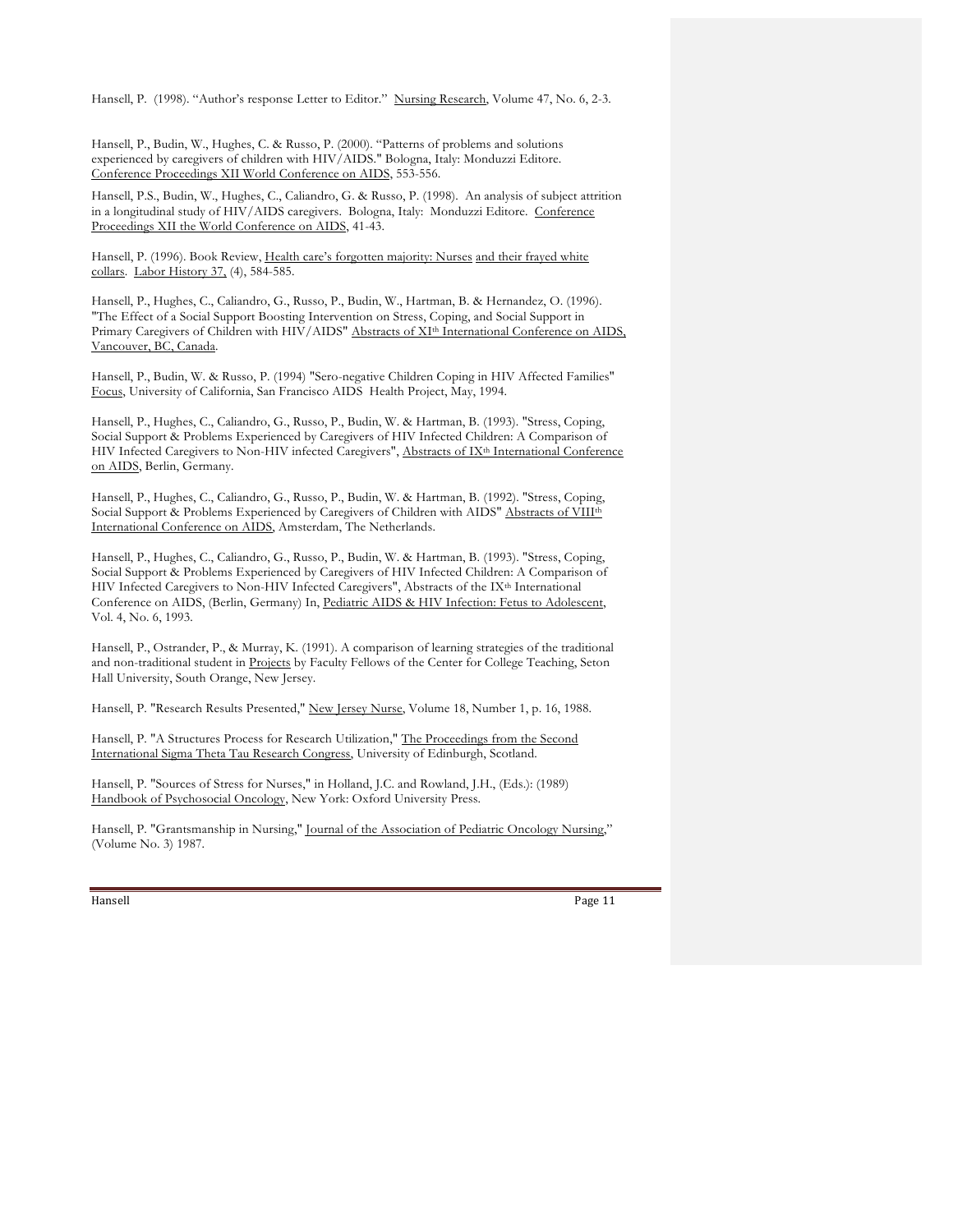Hansell, P. "The Results of a Pilot Study on Adaptation and Cohesion Manifested By Families Having a Child with Leukemia." Journal of the Association of Pediatric Oncology Nursing (Volume 3 No. 4) 1985.

Hansell, P. "Priorities and Investigative Functions for Nursing Research," in the Research Corner of the New Jersey Nurse, 1985.

Shanley, P. "Nursing Research: The Key to Excellence in Clinical Practice," in the Research Corner of the New Jersey Nurse, 1983.

Shanley, P. Book Review: I. King, Curriculum and Instruction in Nursing Education for Prentice-Hall, Inc., Englewood Cliffs, 1984.

Shanley, P. (Editorial Review) Module Supplement to Early Parent Child Relationships, The National Foundation of the March of Dimes, 1983.

Shanley, P. The MSN Curriculum of Seton Hall University College of Nursing. NLN Self Study Report, 1982.

Shanley, P. Assessment of the Young Child's Reaction to Mother-Child Separation: The Separation Anxiety Behavioral Index, in Analysis of Current Assessment Strategies for the Health Care of Young Children and Childbearing Families. Ed. S. Humenick, East Norwalk, CT: Appleton-Century-Crofts, 1982.

Shanley, P. "The Effects of Maternal Attendance" in the Care of Young Hospitalized Children with a Diagnosis of Cancer. Dissertation Abstracts International, Vol. 42, No. 5, 1981. (Order No. 8123291).

Shanley, P. "The Prepubertal Years," in Gynecological Nursing, Nursing Outline Series. Eds. J. Paletta and G. Essoka. New York: Medical Examination Publishing Company, 1978.

Shanley, P. "The Denver Developmental Screening Test," Seton Hall University Video Production. South Orange, New Jersey, 1976.

Shanley, P. (Editorial Review) "Nursing Assessment: Interview Principles, Procedures and Assessment Tools," The National Foundation of the March of Dimes, 1982.

#### **INTERNATIONAL COLLABORATION AND PARTNERSHIPS;**

Macau Poly-Technical Institute, Macau, Special Administration Region, Peoples Republic of China.

The Catholic University Applied Sciences, Mainz, Germany (Katholische Hochschule Mainz).

Wuhan University, Hubei, Peoples Republic of China.

Saint Angela's College, National University of Ireland Galway, Sligo, Ireland

University of Pretoria, Gauteng, South Africa.

University of the Philippines, Manila, Philippines.

Metropolitan University, Copenhagen, Denmark.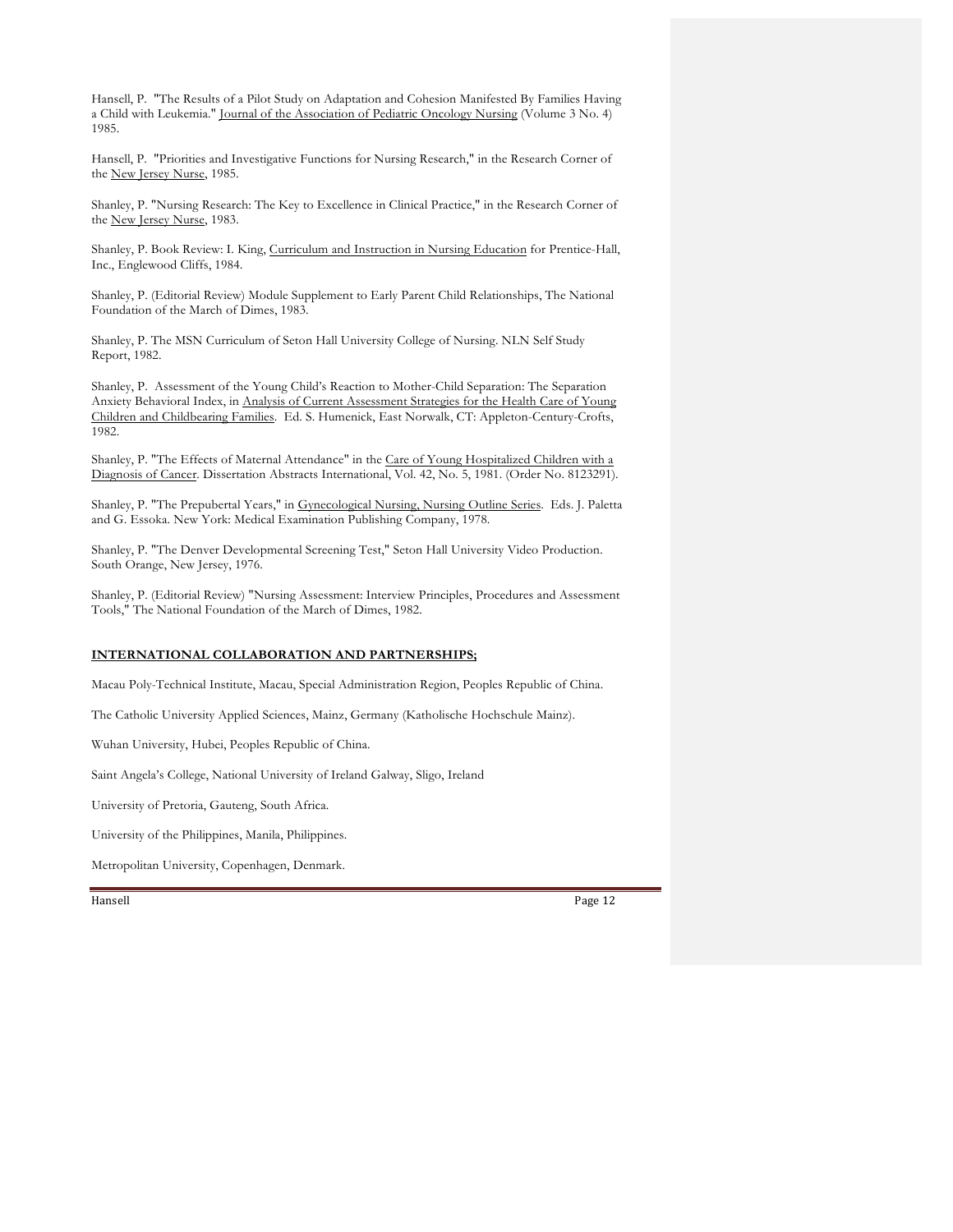Vives University College, in Burgee Belgium.

University of Botswana, Gaborone, Botswana.

## **GRANTS**:

| 2014      | Arnold Gold Foundation, White Coat Ceremony Initiative, \$3000.                                                                                                |
|-----------|----------------------------------------------------------------------------------------------------------------------------------------------------------------|
| 2011-2015 | Funding to support the PhD Program, Phase 2 "So that a Nurse will be there for<br>You," Robert Wood Johnson Foundation \$1,750,000.                            |
| 2012-2015 | "Vertical Integration of Nursing Research, BSN to PhD," \$7,500 funded by the Becton<br>Dickinson Foundation via the Independent College Fund of New Jersey.   |
| 2003-2013 | Scholarships for Accelerated Second Degree BSN from the Meridian System<br>Partnership Foundation total \$1,200,000.                                           |
| 2009-2014 | Todino Family Foundation, Scholarships for Second Degree Accelerated BSN students<br>\$50,000 annually with a total of \$300,000.                              |
| 2011-2012 | Switzer Foundation, \$10,000 for nursing student scholarships.                                                                                                 |
| 2011-2012 | Van Houten Foundation, \$20,000 for student scholarships.                                                                                                      |
| 2011-2012 | Sutcliff Foundation, \$20,000 for second degree BSN scholarships.                                                                                              |
| 2008-2013 | Funding to support the PhD Program "So that a Nurse will be there for you."<br>Robert Wood Johnson Foundation, New jersey Nursing Initiative, for \$3,000,000. |
| 2010-2011 | Global Nursing Fellowships for undergraduate BSN students, Becton Dickinson<br>Foundation for \$10,000.                                                        |
| 2010-2011 | Switzer Foundation for student scholarships for \$10,000.                                                                                                      |
| 2009-2010 | Switzer Foundation for student scholarships \$10,000.                                                                                                          |
| 2008-2009 | Snyder Foundation, student scholarships for \$10,000.                                                                                                          |
| 2008-2009 | Van Houten Foundation, student scholarships for \$25,000.                                                                                                      |
| 2008-2009 | Van Houten Foundation, student scholarships for \$50,000.                                                                                                      |
| 2007-2008 | Switzer Foundation for student scholarships for \$10,000.                                                                                                      |
| 2006-2007 | Sutcliff foundation for student scholarships for \$25,000.                                                                                                     |
| 2005-2006 | Junior Science Academy for Nursing and the Health Professions funded by<br>Johnson and Johnson for \$25,000.                                                   |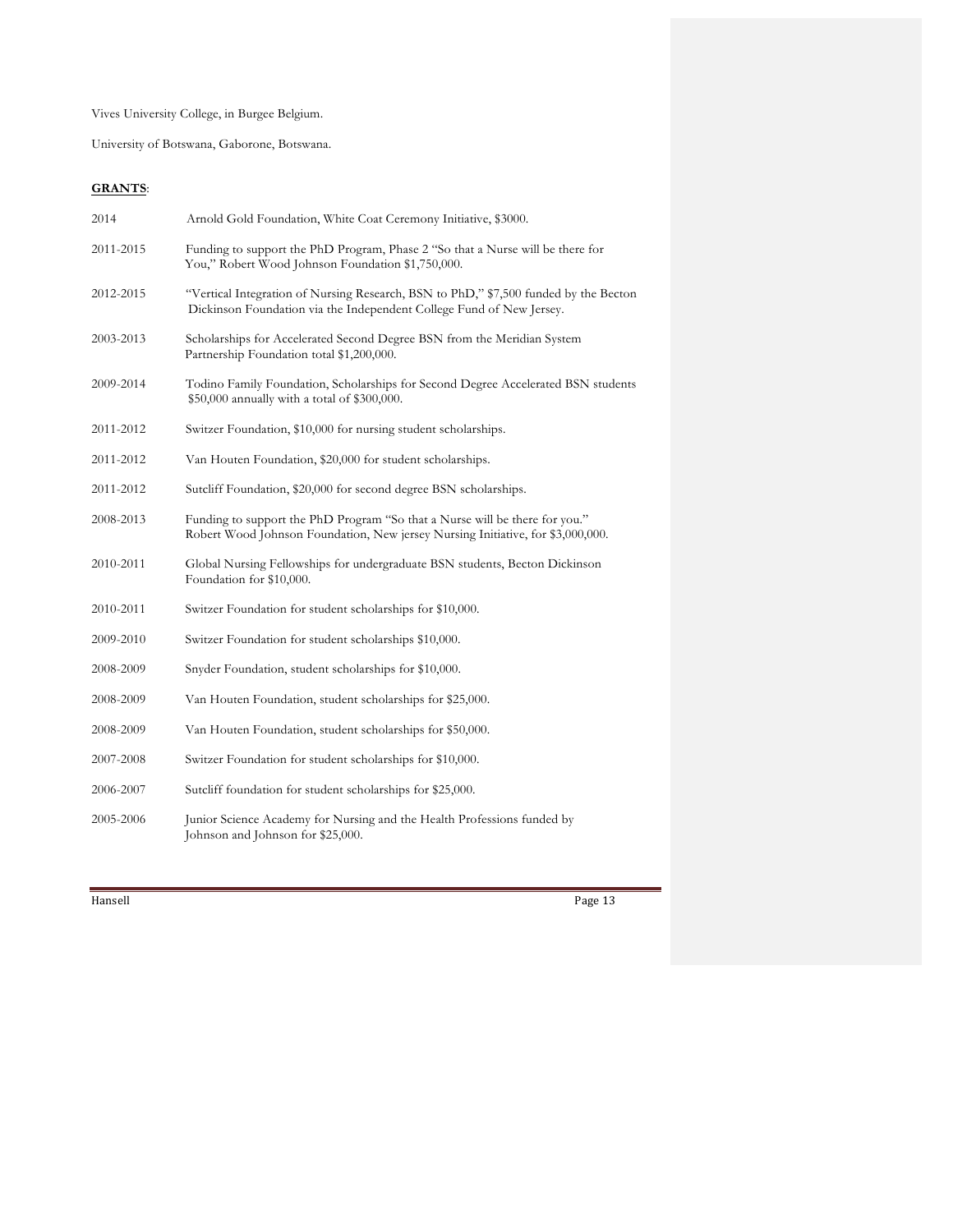| 2004-2005     | Nursing Scholarships funded by the Sutcliff Foundation for \$20,000.                                                                                               |
|---------------|--------------------------------------------------------------------------------------------------------------------------------------------------------------------|
| 2004          | Nursing Scholarships funded by the Switzer Foundation for \$10,000.                                                                                                |
| 2004          | The Walter and Louise Sutcliff Foundation, for undergraduate nursing accelerated<br>program scholarships, funded for \$25,000                                      |
| 2004          | Patient Care Simulation equipment funded by Johnson & Johnson for \$10,000.                                                                                        |
| 2004          | Patient Care Simulation funded by Crick and Watson for \$10,000.                                                                                                   |
| $2003 - 2004$ | Project Director – Federal Nurse Traineeship Grant, Seton Hall University-College<br>of Nursing, (Project No. 2A10HP 00284-04) Division of Nursing, \$56,231.      |
| 2003          | Bridges to the Doctorate in Collaboration with Rutgers, the State University,<br>National Institute of Medicine for \$15,000.                                      |
| 2003          | The Edward & Stella Van Houten Memorial Trust \$20,000.                                                                                                            |
| $2002 - 2001$ | The Edward & Stella Van Houten Memorial Trust \$20,000 & \$30,000                                                                                                  |
| 2001          | Clinical Nursing Fellowship Program, Healthcare Foundation of New Jersey for<br>\$75,000                                                                           |
| 2001-2014     | The Ohl Foundation for Graduate Scholarships \$5,000.                                                                                                              |
| 2000          | The Switzer Foundation, for undergraduate scholarships, funded for \$10,000.                                                                                       |
| 2000          | The Walter and Louise Sutcliffe Foundation, for undergraduate nursing accelerated<br>program scholarships, funded for \$25,000 each year for a total of \$350,000. |
| 2000          | The Edward and Stella Van Houten Memorial Trust for undergraduate senior<br>nursing scholarships, funded for \$50,000.                                             |
| 2000          | The Foundation of Hoffman LaRoche, funding for bone marrow matching,<br>funded for \$3,500.                                                                        |
| 2000          | The Switzer Foundation, for undergraduate scholarships, funded for \$10,000.                                                                                       |
| 1999          | The Walter and Louise Sutcliffe Foundation, for undergraduate nursing accelerated<br>program scholarships, funded for \$25,000.                                    |
| 1999          | The Switzer Foundation, for undergraduate scholarships, funded for \$10,000.                                                                                       |
| 1998          | The Healthcare Foundation of New Jersey, for undergraduate nursing<br>scholarships, funding approved for \$30,000.                                                 |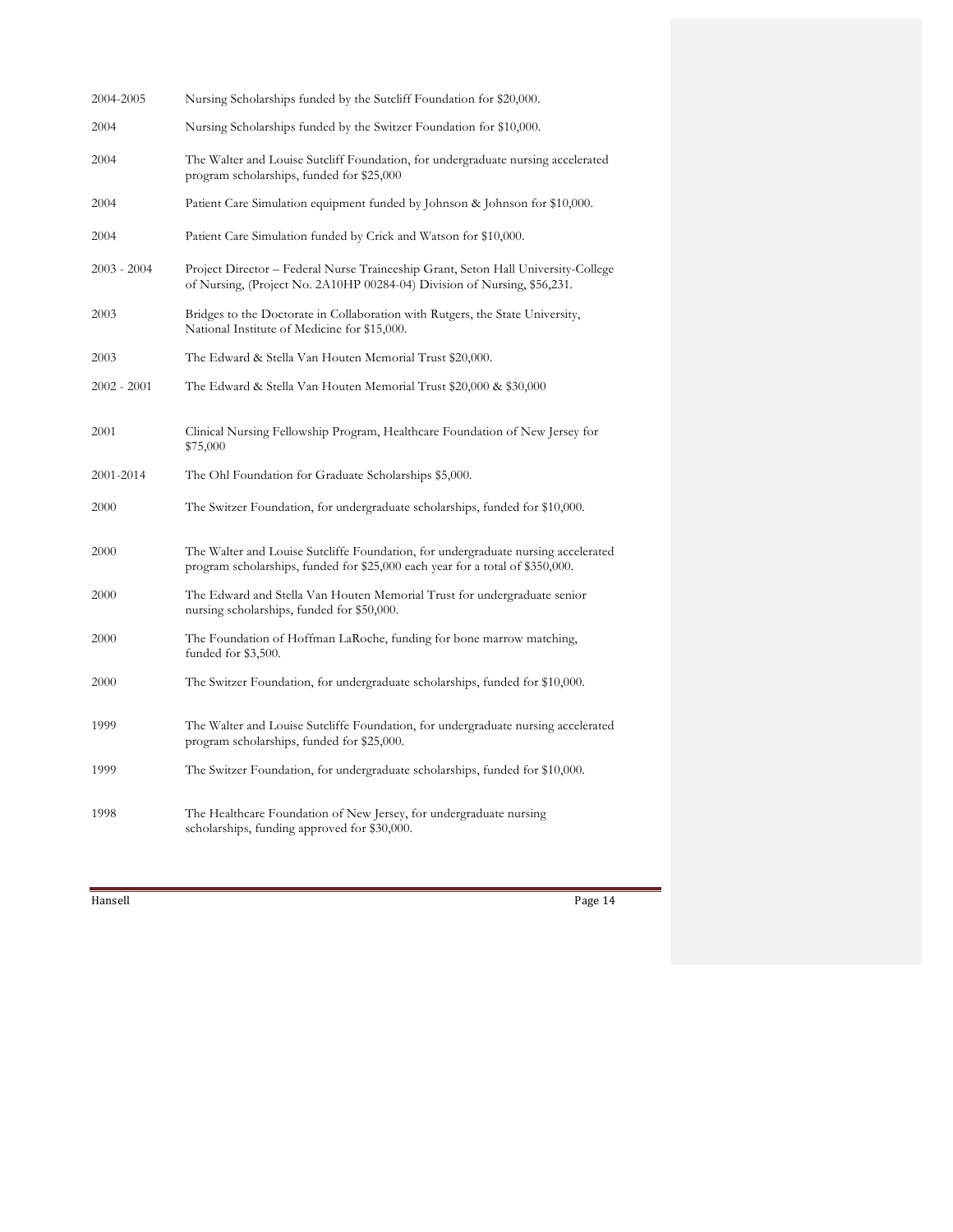| 1997      | The Edward and Stella Van Houten Memorial Trust, for undergraduate senior<br>nursing scholarships, funded for \$30,000.                                                                                                                    |
|-----------|--------------------------------------------------------------------------------------------------------------------------------------------------------------------------------------------------------------------------------------------|
| 1996      | U.S. Department of Health and Human Services, Project Director, and<br>Professional Nurse Traineeship Program funded for \$89,737.                                                                                                         |
| 1994      | U.S. Department of Health and Human Services, Project Director, and<br>Professional Nurse Traineeship Program funded for \$80,083.                                                                                                         |
| 1993      | U.S. Department of Health and Human Services, Project Director, and<br>Professional Nurse Traineeship Program funded for \$63,280.                                                                                                         |
| 1991-1996 | U.S. Department of Health and Human Services, Project Director, and<br>Professional Nurse Traineeship Program funded for \$67,315.                                                                                                         |
| 1991      | Small instrumentation Grant funded for \$5,000 by the National Institutes of<br>Health, National Institute of Nursing Research.                                                                                                            |
| 1989      | Minority Supplement to National Center for Nursing Research, National Institutes<br>of Health Caregiver Study, funded for \$17,171 by National Institutes of Health,<br>National Institute of Nursing Research, Grant Number S15 NR003893. |
| 1985-1989 | Social Support and Coping in Caregivers of AIDS Children funded for \$759,600 by<br>the National Institutes of Health, National Institute for Nursing Research, Grant<br>Number R01 NR002903                                               |
| 1988-1991 | The Effect of a Social Support Intervention on Stress & Coping in First Time<br>Fathers, funded by University Research Council Seton Hall University for \$2,800.                                                                          |
| 1984      | A Pilot Study of Social Support, Stress and Coping in Caregivers of AIDS<br>Children, Dean College of Nursing Seton Hall University funded for \$500.                                                                                      |
| 1983-1984 | Continuing Care of Cancer Patients, National Cancer Institute, Karolyn Siegal (PI),<br>Phyllis Hansell (Co-Investigator) funded for \$250,000.                                                                                             |
| 1981-1982 | Masters in Critical Care Nursing funded by the Division of Nursing, Advanced<br>Nurse Training, Department of Health & Human Services, Phyllis Shanley Hansell,<br>Author and Project Director funded for \$647,000.                       |
| 1977-1978 | Finalist and First Alternate to the University of Pennsylvania for the Robert Wood<br>Johnson Clinical Nurse Scholarship Program.                                                                                                          |
| 1977      | U.S. Department of Health and Human Services, Public Health Services Project<br>Director, Professional Nurse Traineeship Program, written and funded for<br>\$107,000.                                                                     |
| 1976      | The Testing and Refinement of the Separation Anxiety Behavioral Index Summer<br>Research Grant, Faculty Research Council of Seton Hall University funded for<br>\$1,200.                                                                   |
| 1976      | U.S. Department of Health and Human Services, Public Health Services,<br>Professional Nurse Traineeship of \$5,000.                                                                                                                        |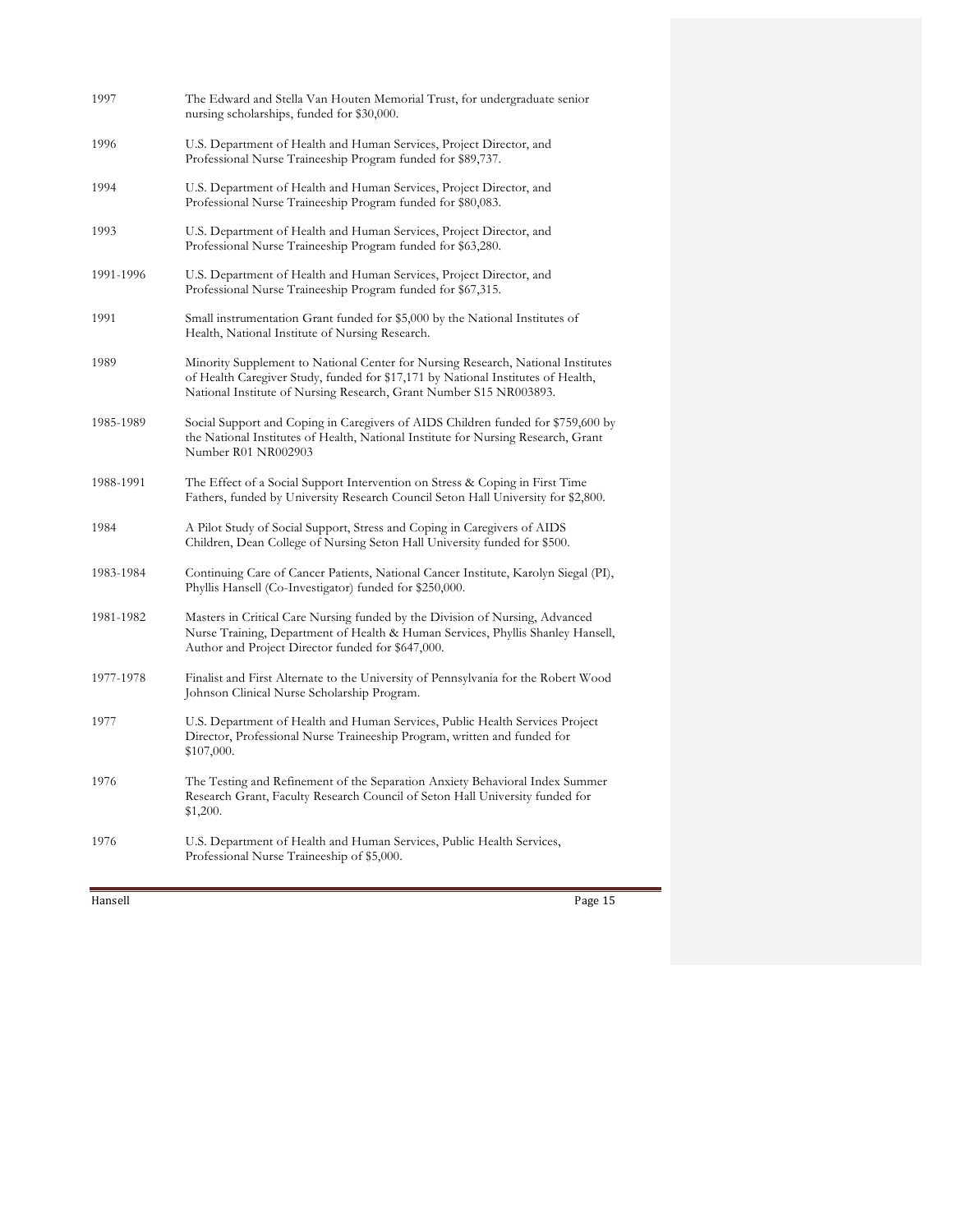| 1974 | U.S. Department of Health and Human Services, Public Health Services, |
|------|-----------------------------------------------------------------------|
|      | Professional Nurse Traineeship of \$7,000.                            |

- 1971 Gaisman Scholarship of \$500, awarded by the Mount Sinai Hospital School of Nursing of the City University of New York.
- 1971 Edith G. Ryan Scholarship of \$10000, awarded by the Foundation of the Alumnae Association, Mount Sinai Hospital School of Nursing.

### **PROFESSIONAL PRESENTATIONS**:

| 10/2/2014  | "Research Makes Excellence in Nursing Practice Happen," Keynote Address at the<br>Convention of the New Jersey State Nurses Association, Institute for Nursing,<br>New Jersey Institute for Nursing Research Luncheon of the Annual Convention of the New<br>Jersey State Nurses Association in Atlantic City, NJ. |
|------------|--------------------------------------------------------------------------------------------------------------------------------------------------------------------------------------------------------------------------------------------------------------------------------------------------------------------|
| 11/21/2013 | Affordable Health Care Act Symposium: Healthcare Reform, "Cost containment and its<br>impact on healthcare delivery. Seton Hall University, College of Nursing and School of<br>Business Symposium on the Business of Healthcare.                                                                                  |
| 11/29/2012 | "Panel Presentation on the Search and Screen Process for Academic Appointments," New<br>Jersey Nursing Initiative, Robert Wood Johnson Foundation, Princeton, NJ.                                                                                                                                                  |
| 10/22/2012 | "The Formation of The Seton Hall Chapter of the American Assembly of Men in<br>Nursing," Presented at American Assembly of Men in Nursing Annual Meeting, San<br>Francisco, California.                                                                                                                            |
| 07/31/2012 | "Global Health Internships for BSN Students," Presented at the 23th International<br>Research Congress, Sigma Theta Tau International, Brisbane, Australia, and July-August<br>2012.                                                                                                                               |
| 05/14/2011 | "The future of Nursing is Now: The IOM Report on the Future of Nursing," Keynote<br>address for Nurses Week at Robert Wood Johnson University Medical Center, Rahway, NJ.                                                                                                                                          |
| 02/23/2010 | "Publishing in Professional Nursing Journals," AACN Annual Faculty Development<br>Conference in Albuquerque, NM.                                                                                                                                                                                                   |
| 05/10/2009 | "Publishing in Professional Nursing Journal, Faculty Development Workshop at St Johns<br>Riverside Hospital and School of Nursing in Yonkers, NY.                                                                                                                                                                  |
| 02/24/2009 | "Publishing in Professional Nursing Journals, AACN Faculty Development<br>Savannah, Georgia.                                                                                                                                                                                                                       |
| 07/8/2008  | "Vulnerable Study Populations and Statistical Controls of Variables," Sigma Theta<br>International, International Research Congress, Singapore.                                                                                                                                                                    |
| 07/15/2007 | "Health Beliefs, Power as Knowing and Symptom Management Women with<br>HIV/AIDS, Symposium presented at the Sigma Theta Tau International, Research<br>Congress, Vienna Austria.                                                                                                                                   |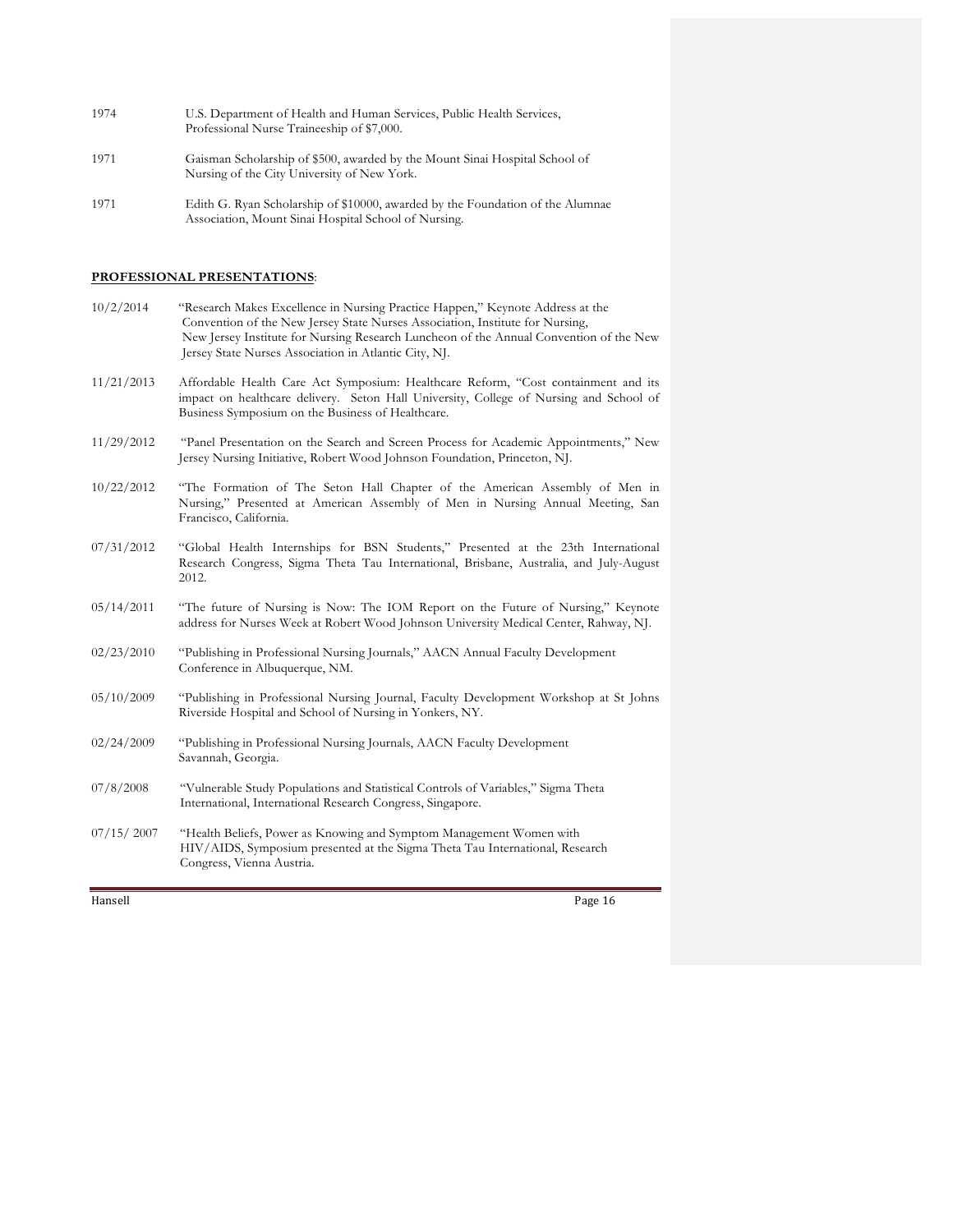| 10/16/2006      | "Human Rights and HIV/AIDS," Presented at the International Symposium on<br>Human Rights, Fairleigh Dickinson University, and Teaneck, NJ.                                                                                                           |
|-----------------|------------------------------------------------------------------------------------------------------------------------------------------------------------------------------------------------------------------------------------------------------|
| 08/13/2006      | "Women with AIDS: Problems and Solutions," AIDS 2006-XVI International<br>AIDS Conference. Toronto, Canada.                                                                                                                                          |
| 05/20/2006      | "Optimizing Health Care Outcomes: Synergy between Eastern and Western<br>Medicine" International Symposium on 'Interaction of Cultures and Religion-The<br>500th Anniversary of Saint Xavier's Birth, Macau Polytechnic University, Macau,<br>China. |
| 11/09/05        | Nursing Research, "Determining the Research Question," St. Joseph's Medical<br>Center in Paterson, NJ.                                                                                                                                               |
| $07/12 - 16/05$ | Women with HIV/AIDS: Problems & Solutions at the Sigma Theta Tau<br>International Conference in Kona, HI.                                                                                                                                            |
| 03/15/05        | The Clinical Nurse Leader: future direction for professional nursing. Presented to<br>the New Jersey Board of Nursing.                                                                                                                               |
| 07/16/04        | Incorporating HIV Status into the analysis of an Intervention study presented at the<br>XIV Sigma Theta Tau Research Congress, Dublin, Ireland.                                                                                                      |
| 10/01/2004      | Junior Science Symposium: A Dynamic Partnership with Montclair High School,<br>Montclair High School, Montclair, New Jersey.                                                                                                                         |
| 07/10/03        | Caregivers of children with HIV/AIDS: Patterns of problems and solutions<br>presented at the XIV Sigma Theta Tau Research Congress, St Thomas, United<br>States Virgin Islands.                                                                      |
| 05/08/03        | Partnerships between nursing education and nursing practice making a difference<br>inpatient care outcomes. Keynote address presented on St. Joseph's Medical Center<br>Nurses Week Conference.                                                      |
| 03/14/03        | Bridging the gap between nursing education and practice. Keynote at New Jersey<br>One Convention of Nurse Executives, Atlantic City, NJ.                                                                                                             |
| 07/14/02        | Caregivers of children with HIV/AIDS patterns of problems and solutions<br>presented at the XIV International Conference on HIV/AIDS, Barcelona, Spain.                                                                                              |
| 07/10/02        | Hansell, P., Budin, W., Jeski, D. and Ceglia, J. "Caregivers of Children with<br>HIV/AIDS: Patterns of Problems and Solutions." Presented at the XIV<br>International AIDS Conference, Barcelona, Spain.                                             |
| 07/01/02        | Hansell, P., Hughes, C., Caliandro, G., Russo, P., Budin, W. "Stress, Coping and<br>Social Support in Caregivers of Children with HIV/AIDS". Poster presented at<br>Grand Rounds Convention of the American Nurses Association, Philadelphia, PA.    |
| 06/09/02        | Hansell, P., "Nursing Education in the Twenty-First Century: Where Are We<br>Going? Annual Alumna Day, Mount Sinai Hospital School of Nursing, New York,<br>NY.                                                                                      |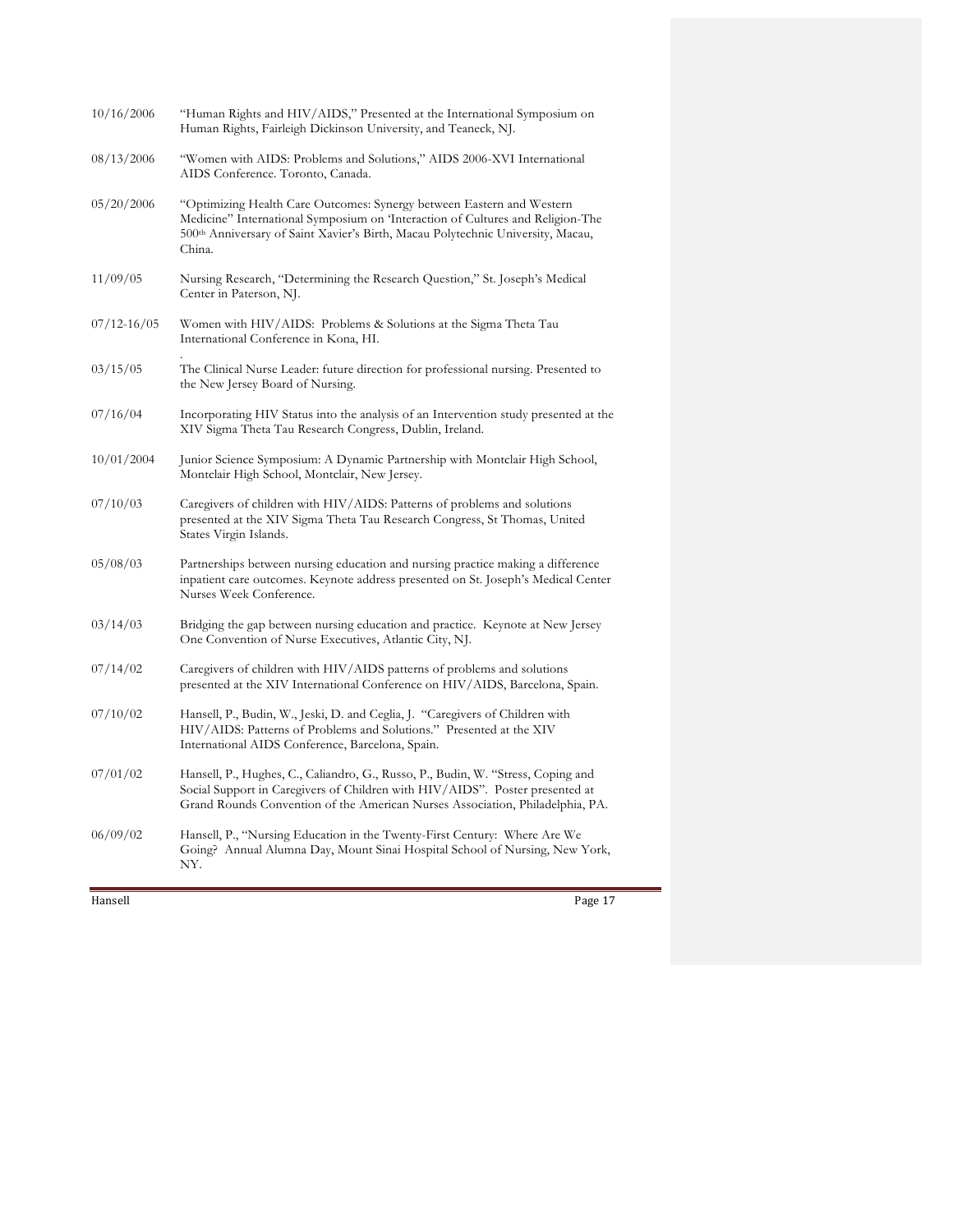| Hansell  | Page 18                                                                                                                                                                                                                                                                                                                                                                   |
|----------|---------------------------------------------------------------------------------------------------------------------------------------------------------------------------------------------------------------------------------------------------------------------------------------------------------------------------------------------------------------------------|
| 04/17/98 | Hansell, P., Hughes, C., Caliandro, G., Russo, P. & Budin, W. "The Effect of a<br>Social Support Boosting Intervention on Stress, Coping and Social Support in<br>Primary Caregivers of Children with HIV/AIDS," Reinkemeyer Research Day,<br>Gamma Nu Chapter, Sigma Theta Tau International.                                                                            |
| 06/30/98 | Hansell, P., Hughes, C., Caliandro, G., Russo, P. & Budin, W. "An Analysis of<br>Subject Attrition in a Longitudinal Study of HIV/AIDS."12th World Conference<br>on AIDS, Geneva, Switzerland. (Poster presentation).                                                                                                                                                     |
| 07/14/98 | Hansell, P., Hughes, C., Caliandro, G., Russo, P. & Budin, W. "The Effect of a<br>Social Support Boosting Intervention on Stress, Coping and Social Support in<br>Primary Caregivers of Children with HIV/AIDS." Sigma Theta Tau International<br>Research Conference, University of Utrecht the Netherlands.                                                             |
| 07/30/98 | Hansell, P., Hughes, C., Caliandro, G, Russo, P. & Budin, W. "An Analysis of<br>Subject Attrition in a Longitudinal Study of HIV/AIDS. Sixth Annual Research<br>Conference on the "Role of Families in Preventing and Adapting to HIV/AIDS."<br>Sponsored by the Office on AIDS, National Institute of Mental Health, at the<br>Embassy Row Hilton, District of Columbia. |
| 07/22/99 | Hansell, P., Budin, W., Hughes, C. & Caliandro, G. "Family/Caregivers of HIV-<br>Positive Children's Perceived Level of Health Status and the Relationship to Stress,<br>Coping and Social Support, "poster presented at Annual National Institute of<br>Mental Health Conference on the Role Families in Preventing and Adapting to<br>HIV/AIDS, Philadelphia, PA.       |
| 10/22/99 | Hansell, P. "Strategic Decisions for the New Graduate Nurse, "panel member at<br>the Nursing Spectrum Expo, Edison, NJ.                                                                                                                                                                                                                                                   |
| 12/07/99 | Hansell, P., Hughes, C., Budin, W. & Russo, P. "Social Support Boosting<br>Intervention for Caregivers of Children with AIDS." Poster presented at Fourth<br>International Conference on Home and Community Care for Persons Living with<br>HIV/AIDS, Paris, France.                                                                                                      |
| 07/10/00 | Hansell, P. Hughes C., Budin, W. & Russo P. Patterns of Problems and Solutions<br>Experienced by caregivers of children with HIV/AIDS Posters Presented at the<br>XIII International AIDS Conference, Durban, South Africa.                                                                                                                                               |
| 04/01/01 | Hansell, P. "The Challenge of Nursing in a Dynamic Healthcare System." Keynote<br>Address at the Induction Ceremony Epsilon Rho Chapter, Sigma Theta Tau,<br>Fairleigh Dickinson University, Teaneck, NJ.                                                                                                                                                                 |
| 04/03/01 | Hansell, P., Hughes, C., Caliandro, G., Russo, P. & Budin, W. "The Effects of a<br>Social Support Boosting Intervention on Stress Coping and Social Support in<br>Primary Caregivers with HIV/AIDS." Presented at the 14th Eastern Nursing<br>Research Society Scientific Sessions. Atlantic City, NJ.                                                                    |
| 06/09/01 | Hansell, P., Budin, W., Russo, P., Jeski, D., and Ceglia, J. "Symposium: A Research<br>Program for the Study of Caregivers of Children with HIV/AIDS." Presented at<br>the Sigma Theta Tau International Research Congress, Copenhagen, Denmark.                                                                                                                          |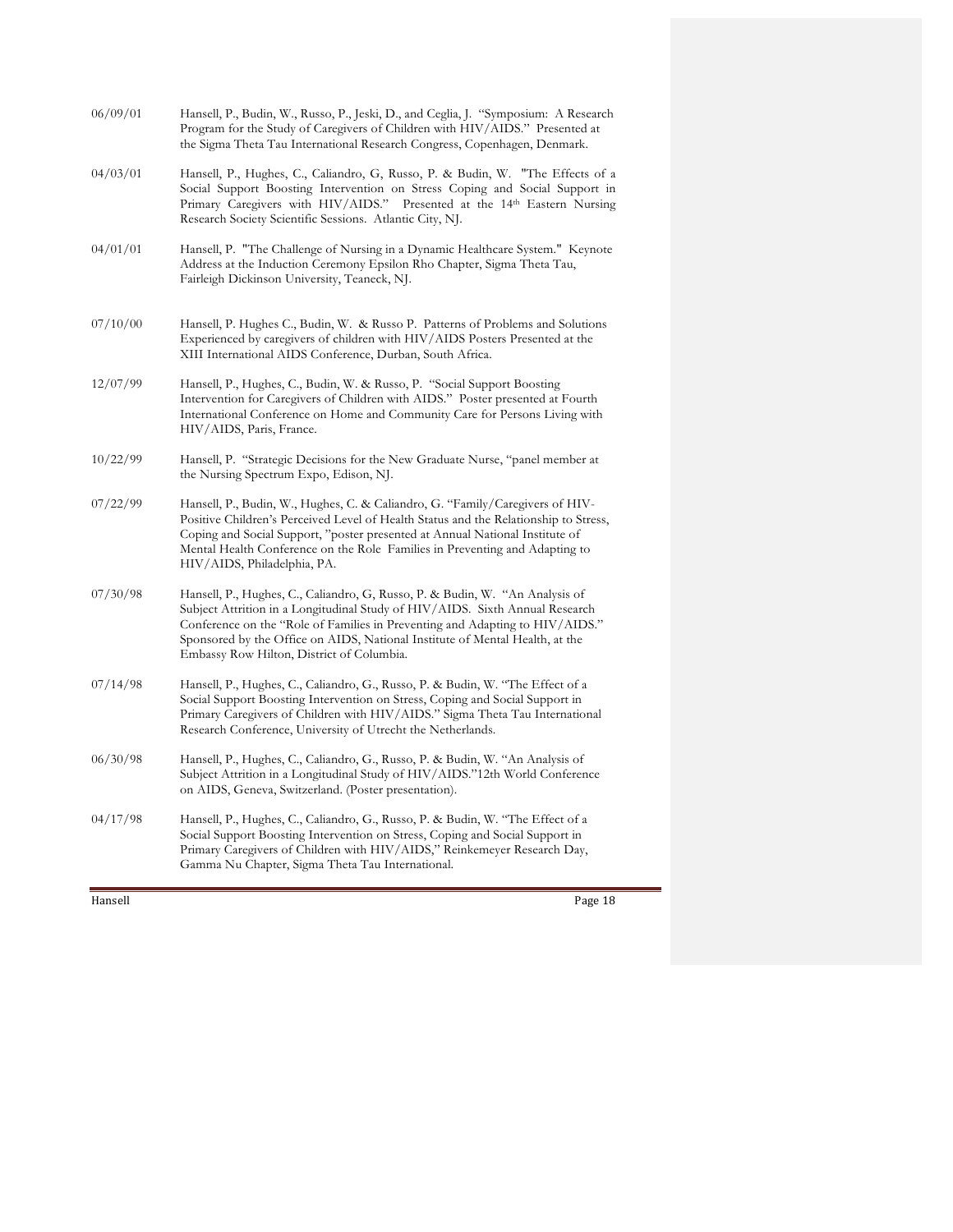| 07/27/97                 | Hansell, P., Hughes, C., Caliandro, G., Russo, P. & Budin, W. "The Effect of a<br>Social Support Boosting Intervention on Stress, Coping and Social Support in<br>Primary Caregivers of Children with HIV/AIDS. Fifth Annual Research<br>Conference on the "Role of Families in Preventing and Adapting to HIV/AIDS.<br>Office on AIDS, Institute of Mental Health in Baltimore, MD.      |
|--------------------------|-------------------------------------------------------------------------------------------------------------------------------------------------------------------------------------------------------------------------------------------------------------------------------------------------------------------------------------------------------------------------------------------|
| 07/07/96                 | Hansell, P., Hughes, C., Caliandro, G., Russo, P. & Budin, W. "The Effect of a<br>Social Support Boosting Intervention on Stress, Coping, and Social Support in<br>Primary Caregivers of Children with HIV/AIDS" XI <sup>th</sup> International Conference on<br>AIDS, Vancouver, British Columbia, Canada.                                                                               |
| 04/12/96                 | Hansell, P. "Research Relevance to the Nursing Practice Arena" Keynote address<br>Lambda Delta Sixth Annual Research Day, Sigma Theta Tau International,<br>Monmouth University, Monmouth, NJ.                                                                                                                                                                                            |
| 06/05/95                 | Hansell, P. NCLEX Review in Pediatric Nursing, William Paterson College, Wayne,<br>NJ.                                                                                                                                                                                                                                                                                                    |
| 10/07/94                 | Hansell, P. Caregivers of Individuals Who Are HIV/AIDS Affected" paper<br>presented at HIV/AIDS 1994: The Eighth National Nursing Conference, New<br>Orleans, LA.                                                                                                                                                                                                                         |
| 07/21/94                 | Hansell, P., Hughes, C., Caliandro, G., Russo, P. & Budin, W. "Stress, Coping,<br>Social Support & Problems Experienced by Caregivers of HIV Infected Children: A<br>Comparison of HIV Infected Caregivers to Non HIV Infected Caregivers",<br>National Institute of Mental Health Second Annual Conference on Role of Families<br>in Preventing and Adapting to HIV/AIDS, Chantilly, VA. |
| 04/29/94                 | Hansell, P., Hughes, C., Caliandro, G., Russo, P. & Budin, W. "Stress, Coping,<br>Social Support & Problems Experienced by Caregivers of HIV Infected Children: A<br>Comparison of HIV Infected Caregivers to Non HIV Infected Caregivers",<br>Reinkemeyer Research Day, Gamma Nu Chapter, Sigma Theta Tau, Seton Hall<br>University, South Orange, NJ.                                   |
| 01/27/94                 | Hansell, P., Hughes, C., Caliandro, G., Russo, P. & Budin, W. "Stress, Coping,<br>Social Support & Problems Experienced by Caregivers of HIV Infected Children: A<br>Comparison of HIV Infected Caregivers to Non HIV Infected Caregivers", poster<br>presentation at the American Academy of Nursing AIDS Summit, Washington, DC.                                                        |
| $11/11/93$ -<br>11/13/93 | Hansell, P., Hughes, C., Caliandro, G., Russo, P. & Budin, W. "Stress Coping, Social<br>Support & Problems Experienced by Caregivers of HIV Infected Children: A<br>Comparison of HIV Infected Caregivers to Non HIV Infected Caregivers poster<br>presentation at 7 <sup>th</sup> National Nursing Conference, Hilton Head, and SC.                                                      |
| 11/12/93                 | Hansell, P., Hughes, C., Caliandro, G., Russo, P. & Budin, W. "Problems<br>Experienced by Caregivers of Children with AIDS" poster presentation at New<br>Jersey HIV/AIDS Faculty/Staff Forum, Long Branch, NJ.                                                                                                                                                                           |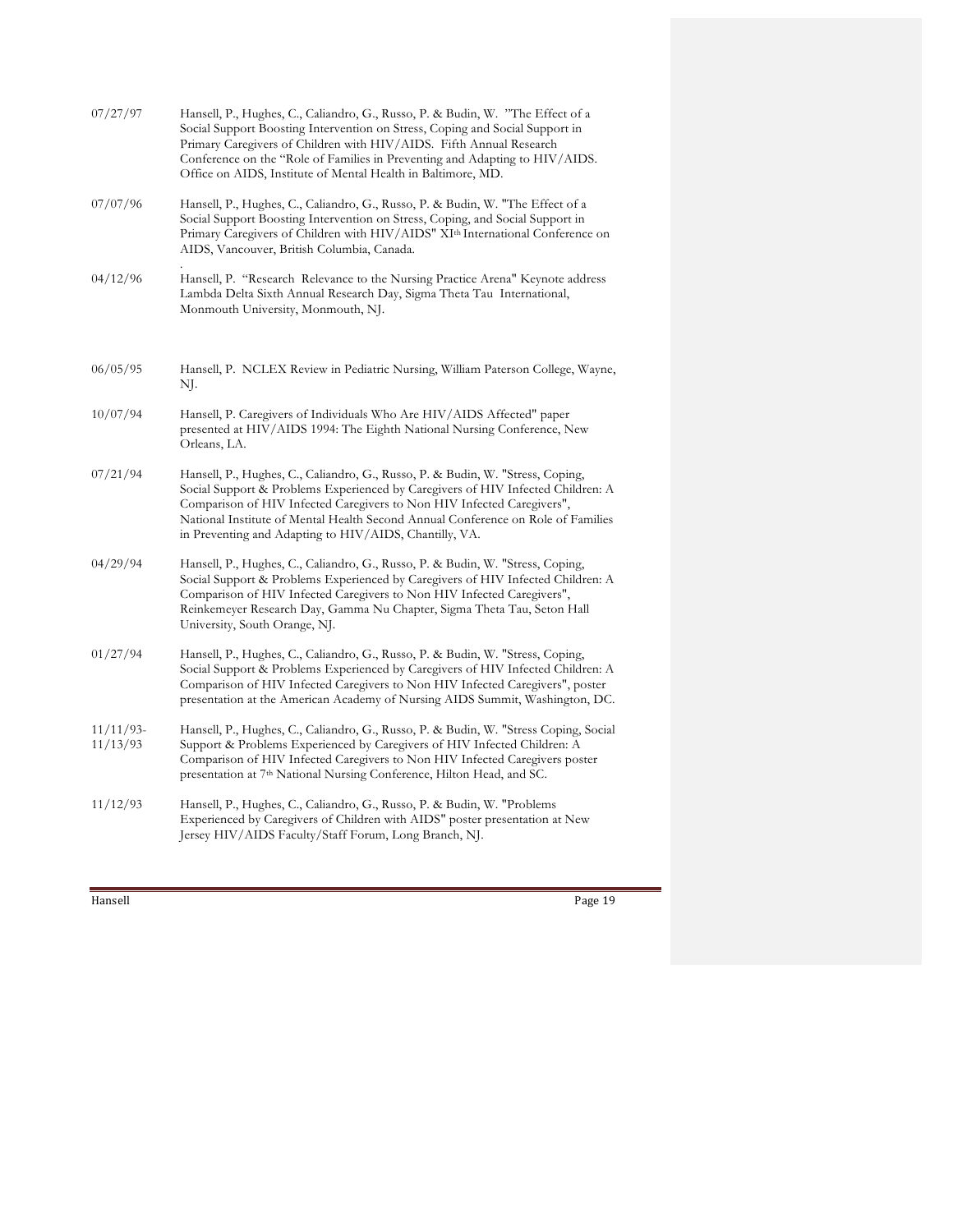| 06/10/93                 | Hansell, P., Hughes, C., Caliandro, G., Russo, P. & Budin, W. "Stress, Coping,<br>Social Support & Problems Experienced by Caregivers of HIV Infected Children: A<br>Comparison of HIV Infected Caregivers to Non HIV Infected Caregivers" IXth<br>International Conference on AIDS in Berlin, Germany.                            |
|--------------------------|------------------------------------------------------------------------------------------------------------------------------------------------------------------------------------------------------------------------------------------------------------------------------------------------------------------------------------|
| 03/18/93                 | Hansell, P., Hughes, C., Caliandro, G., Russo, P. & Budin, W. "Stress, Coping &<br>Social Support in Caregivers of HIV/AIDS Children," Child Welfare League of<br>America Conference, Washington, DC.                                                                                                                              |
| 11/10/92                 | Hansell, P. "Ethical Dilemmas in Nursing Research", 2nd Annual Nursing Research<br>Symposium, Health Research and Educational Trust of New Jersey, The Center for<br>Health Affairs, Princeton, NJ.                                                                                                                                |
| 11/06/92                 | Hansell, P. "Using Nursing Research Findings in Nursing Practice", First Annual<br>Nursing Research Day, Keynote Speaker, Morristown Memorial Hospital,<br>Morristown, NJ.                                                                                                                                                         |
| 10/23/92                 | Hansell, P., Hughes, C., Caliandro, G., Russo, P. & Budin, W. "Problems<br>Experienced by Caregivers of Children with AIDS", New Jersey State Nurses<br>Association, Secaucus, NJ.                                                                                                                                                 |
| 07/19/92                 | Hansell, P., Hughes, C., Caliandro, G., Russo, P. & Budin, W. "Problems<br>Experienced by Caregivers of Children with AIDS," VIII <sup>th</sup> International Conference<br>on AIDS/III STD World Congress Harvard-Amsterdam Conference, Amsterdam,<br>the Netherlands.                                                            |
| 05/18/92                 | Hansell, P. "A Comparison of Learning Strategies of the Traditional and 5/19/92<br>Non traditional Student," The 8th Annual Nurse Educator Conference Research<br>Based Nursing Education at Saint Louis University, St. Louis, MO.                                                                                                |
| 10/08/91                 | Hansell, P. "Visions for the Future: The Clinical Nurse Specialist as a Joint<br>Appointment Faculty Member," Health Research and Educational Trust of New<br>Jersey at the Center for Health Affairs, Princeton, NJ.                                                                                                              |
| 05/12/90                 | Hansell, P., Hughes, C., Caliandro, G., Russo, P. & Budin, W. "Social Network<br>Structure, Social Support & Stress & Coping of Caregivers of Children with<br>Perinatal AIDS" at the Fourth Annual Reinkemeyer Research Day, Sigma Theta<br>Tau Gamma Nu Chapter, College of Nursing, Seton Hall University, South Orange,<br>NJ. |
| 05/12/89                 | Hansell, P. "Nursing Faculty Research at Seton Hall University" Poster Presentation<br>at The Third Annual Reinkemeyer Research Day, Gamma Nu Chapter Sigma Theta<br>Tau, Seton Hall University.                                                                                                                                   |
| 03/22/90<br>03/23/90     | Hansell, P., Hughes, C., Caliandro, G., Russo, P. & Budin, W. "Social Network<br>Structure, Social Support & Stress & Coping of Caregivers of Children with<br>Perinatal AIDS" at the fifteenth Annual Nursing Research Conference, College of<br>Nursing, Brigham Young University, Provo, UT.                                    |
| $06/12/89$ -<br>06/15/89 | Hansell, P. "Evaluation of the Implementation of the Joint Appointment Faculty<br>Role" Poster Presentation at The National League for Nursing Biennial Convention,<br>Seattle, WA.                                                                                                                                                |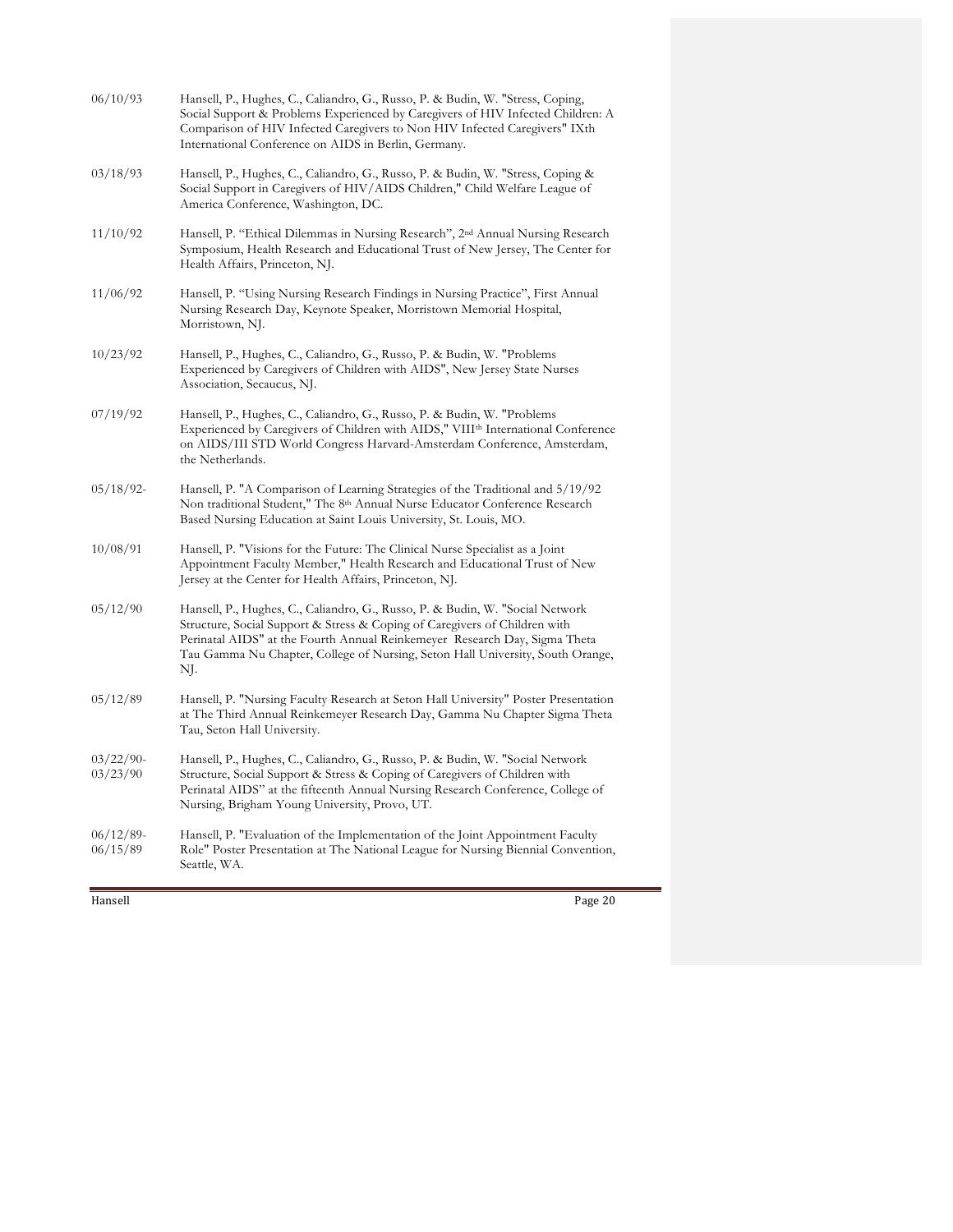| Hansell                  | Page 21                                                                                                                                                                                                                                                                                                 |
|--------------------------|---------------------------------------------------------------------------------------------------------------------------------------------------------------------------------------------------------------------------------------------------------------------------------------------------------|
| 06/13/85                 | Hansell, P. "Family Adaptation and Cohesion in Childhood Leukemia" at the<br>Second Annual Conference on Practice Oriented Nursing Research at the Jack D.<br>Weiler Hospital of the Albert Einstein College of Medicine and the Henry L. and<br>Levy Moses Division Montefiore Medical Center, NY, NY. |
| $06/18/85$ -<br>06/20/85 | Hansell, P. "A Pilot Study on Family Adaptation and Cohesion in Families with<br>Childhood Leukemia" at the Fourth Cancer Nursing Research Conference<br>sponsored by the American Cancer Society and the University of Hawaii, Honolulu,<br>HI.                                                        |
| 10/16/85<br>10/19/85     | Hansell, P. "The Results of a Pilot Study on Family Adaptation and Cohesion in<br>Families with Childhood Leukemia" at the Association of Pediatric Oncology<br>Nurses 9 <sup>th</sup> Annual Conference, Key Biscayne, FL.                                                                             |
| 10/19/85                 | Hansell, P. Moderator for the Cabinet on Nursing Research Convention Program,<br>"D R G's: Impact on Patient Care, Nursing Services and Research Implications"<br>N.J.S.N.A. Convention, Cherry Hill, NJ.                                                                                               |
| 02/11/86                 | Hansell, P. "Nursing Research Utilization: The Implementation of a Structured<br>Process" Nursing Grand Rounds, Memorial Sloan Kettering Cancer Center, New<br>York, NY.                                                                                                                                |
| 05/86                    | Hansell, P. Honorary Degree Citation Reader for the Award of Doctor of Laws<br>Degree, Honoris Causa for Dr. Ramon N. Cruz, President of the InterAmerican<br>University, Puerto Rico, at the Seton Hall University Commencement,<br>Meadowland's Arena, East Rutherford, NJ.                           |
| 10/17/86                 | Hansell, P. "Grantsmanship in Nursing" at the Association of Pediatric Oncology<br>Nurses 10th Annual Conference, Baltimore, MD.                                                                                                                                                                        |
| 12/11/86                 | Hansell, P. "Communication and Stress in the Practice of Oncology Nursing"<br>presented at the East Orange Veterans Administration Hospital, East Orange, NJ                                                                                                                                            |
| 05/17/87<br>$-05/29/87$  | Hansell, P. A Workshop on Research Proposal Development for the Nursing<br>Faculty at Inter-American University, Rio Piedras, PR.                                                                                                                                                                       |
| 07/28/87                 | Hansell, P. "A Structured Process for Research Utilization", at the Third<br>International Research Congress, Sigma Theta Tau, University of Edinburgh,<br>Edinburgh, Scotland.                                                                                                                         |
| 10/87                    | Hansell, P., Essoka, G. & Gelmann, G. "Family Constellation, Self Esteem, Sexual<br>Knowledge, Attitudes and Behavior Among College Age Females" at the Annual<br>Convention of the New Jersey State Nurses Association, Somerville, NJ.                                                                |
| 11/04/87                 | Hansell, P. "A Structured Process for Research Utilization: An 11/5/87<br>Intervention Study on Urinary Incontinence." Keynote address at the Thirteenth<br>Annual Nursing Research Conference at Vanderbilt University, Nashville, TN.                                                                 |
| 05/05/89                 | Hansell, P. "The Future of Nursing - Collaboration Between Academia and Nursing<br>Service" keynote address at National Nurses Day Program at Saint Barnabas<br>Medical Center, Livingston, NJ.                                                                                                         |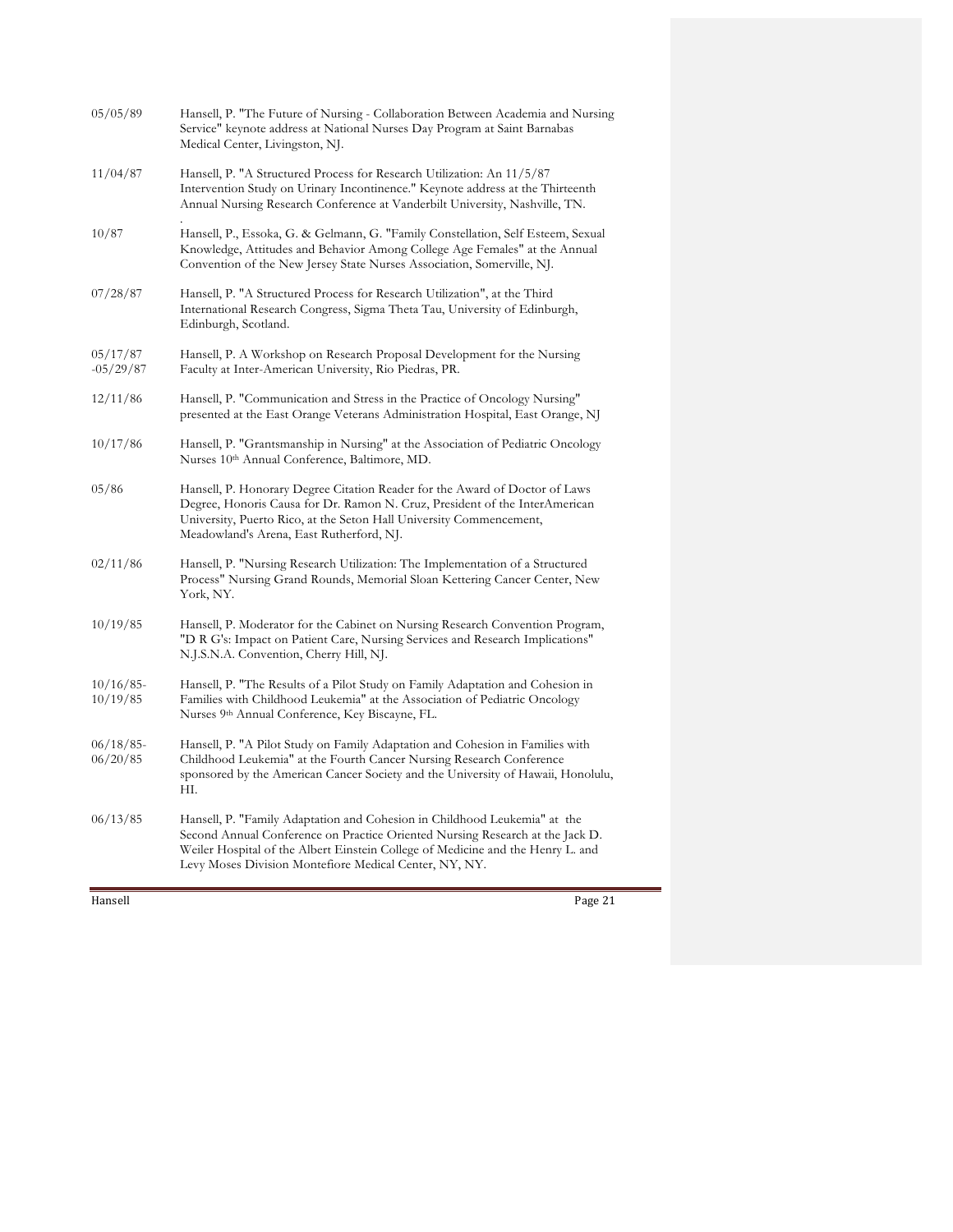| 05/13/85             | Hansell, P. "The Potential Contribution of Nursing Research to the Health Care<br>Delivery System" Testimony for the Nursing Profession at the Woodrow Wilson<br>School of Princeton University, Princeton, NJ.              |
|----------------------|------------------------------------------------------------------------------------------------------------------------------------------------------------------------------------------------------------------------------|
| 10/17/83             | Shanley, P. Moderator for the Council on Nursing Research Convention Program<br>of New Jersey State Nurses Association" "Nursing Research: The Key to Excellence<br>in Clinical Practice" McAfee, NJ                         |
| $06/13 - 14/83$      | Shanley, P. "State Board Review in Nursing of Children." The College of Nursing<br>and the College of Continuing Education, Seton Hall University, South Orange, NJ.                                                         |
| 05/05/83             | Shanley, P. "Family Adaptation and Cohesion in Families of Children with<br>Diagnosed Leukemia" the current literature presented at the Cancer Institute at the<br>Health Science Center, Winnipeg, Manitoba, CN.            |
| 05/05/83             | Shanley, P. Honorary Degree Citation Reader for the Award of Doctor of Laws<br>Degree, Honoris Causa for Miss Pearl Bailey, Entertainer, at Seton Hall University<br>Commencement, South Orange, NJ.                         |
| 11/19/82             | Shanley, P. "Measures of Separation Behavior Manifested by Hospitalized Toddlers<br>and Preschool Children with Early Stage Primary Malignancies" University of<br>Manitoba, Winnipeg, Manitoba, Canada.                     |
| 10/09/82             | Shanley, P. "Facilitating Adaptation in the Family Who Experiences Sudden Infant<br>Death" at the Annual Convention of the New Jersey State Nurses' Association,<br>Cherry Hill, NJ.                                         |
| 06/14/82             | Shanley, P. "The Testing and Refinement of the Separation Anxiety Behavioral<br>Index." At the Annual Research Day of Delta Phi Chapter of Sigma Theta Tau,<br>University of Kentucky, Lexington, KY                         |
| 06/06/82<br>06/07/82 | Shanley, P. "State Board Review in Nursing of Children." The College Nursing and<br>the College of Continuing Education, Seton Hall University, South Orange, NJ.                                                            |
| 05/20/82             | Shanley, P. A Research Critique of Strabismus: "An Interactant in Body Image<br>Development of Children" at the Annual Research Day of the Gamma Nu Chapter<br>(Seton Hall University) of Sigma Theta Tau, South Orange, NJ. |
| 05/13/82             | Shanley, P. "Maternal Attendance and the Young Hospitalized Child with Cancer."<br>Memorial Sloan Kettering Cancer Center, New York, NY.                                                                                     |
| 04/26/82             | Shanley P. "Maternal Attendance and the Young Hospitalized Child with Cancer."<br>Babies Hospital, Columbia Presbyterian Medical Center, NY, NY.                                                                             |
| 03/31/82             | Shanley, P. "Self-Care and the Child with a Cardiac Disorder." The Passaic County<br>Medical Auxiliary of the Passaic County Medical Society, Wayne, NJ.                                                                     |
| 11/14/81             | Shanley, P. "Maternal Attendance and the Young Child with Cancer." At the Annual<br>Research Day of the Delta Mu (Yale University) and Mu Chapters (University of<br>Connecticut) of Sigma Theta Tau, East Hartford, CY.     |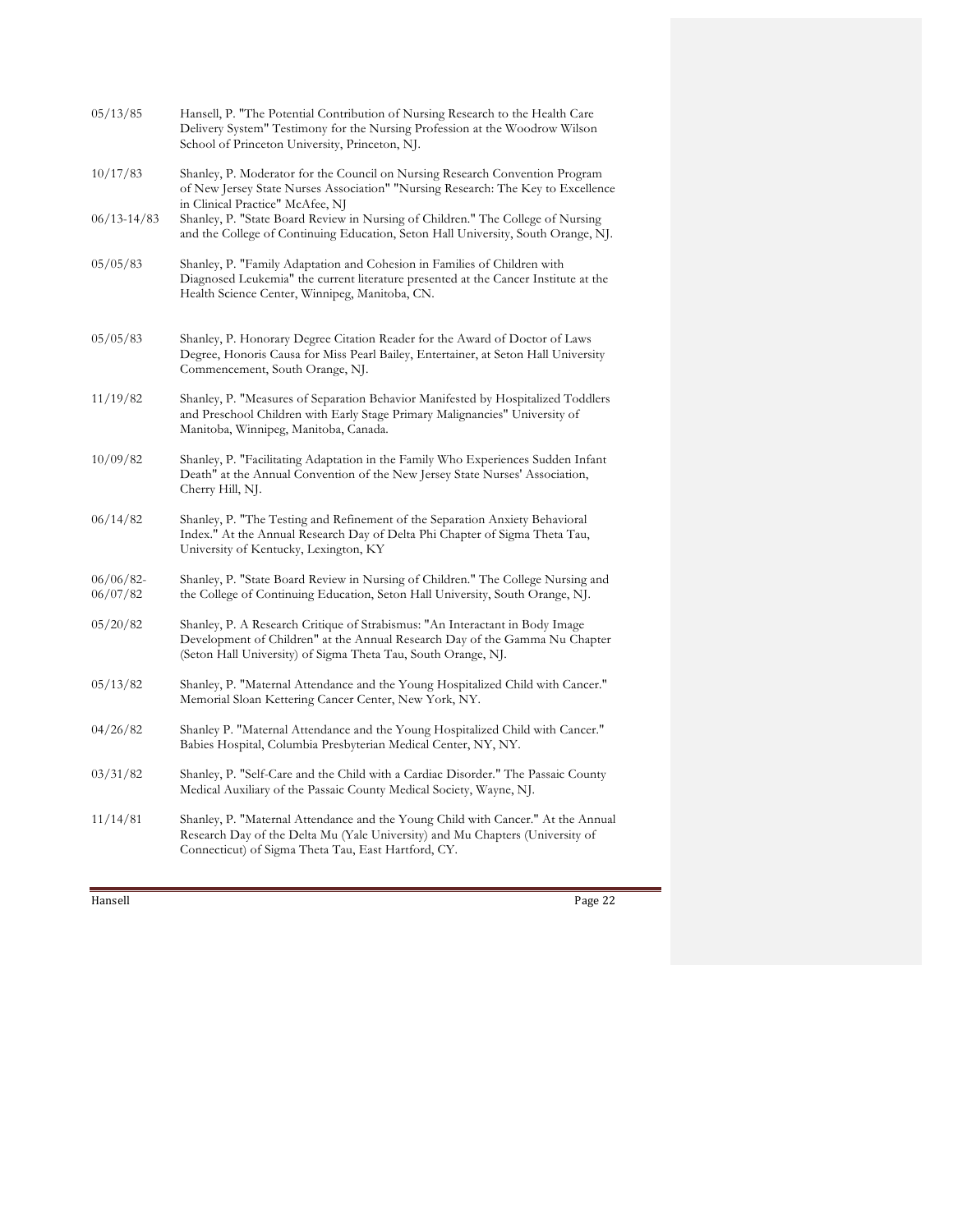| 10/30/81 | Shanley, P. "Ethical Practice in Perinatal Nursing: Parent Choices and the Nursing<br>Advocacy Role." At the New Jersey State Nurses Association Convention, McAfee,<br>NJ.                                                                |
|----------|--------------------------------------------------------------------------------------------------------------------------------------------------------------------------------------------------------------------------------------------|
| 08/17/81 | Shanley, P. "The Young Child Hospitalized with Cancer--Does Mother Make a<br>Difference?" At the Second Conference on Cancer Nursing Research sponsored by<br>the American Cancer Society at the University of Washington, Seattle, WA.    |
| 05/16/81 | Shanley, P. "The Effects of Maternal Attendance in the Care of Young Hospitalized<br>Children with Diagnosed Malignancies." At the Annual Research Day of Gamma<br>Nu Chapter of Sigma Theta Tau, Seton Hall University, South Orange, NJ. |
| 04/24/81 | Shanley, P. "The Effects of Maternal Attendance in the Care of Young Hospitalized<br>Children with Diagnosed Malignancies." At the Annual Research Day of Delta Phi<br>Chapter of Sigma Theta Tau, University of Kentucky, Lexington, KY.  |
| 01/25/81 | Shanley, P. "The Expanded Role of the Nurse." A Debate with Ruth R. Hutchison.<br>Gamma Nu Chapter of Sigma Theta Tau, Seton Hall University, South Orange, NJ.                                                                            |
| 01/19/81 | Shanley, P. "The Contemporary Nurse." The Claverack Chapter of the National<br>Society of the Daughters of the American Revolution, Clifton, NJ.                                                                                           |
| 05/22/80 | Shanley, P. "The Politics of Caring." Symposium: The Managerial Female and<br>Self-Care Practices for Managing Stress and Anxiety, at Seton Hall University, South<br>Orange, NJ.                                                          |
| 04/01/80 | Shanley, P. "Careers, Myths and Realities: The Teacher of Nursing." Interview<br>broadcasted over radio station W S O U, South Orange, NJ.                                                                                                 |
| 05/21/79 | Shanley, P. "Baccalaureate Education for Nurses: Preparation for Today and the<br>Future," Sussex County School Nurses Association, Newton, NJ.                                                                                            |
| 02/14/79 | Shanley, P. "Developmental Physiology of the Female Reproductive System,"<br>Workshop on Being Female for the New Jersey Public Health Association, East<br>Brunswick, NJ.                                                                 |
| 02/12/79 | Shanley, P. "The Psychosexual Development of Children," Mount Carmel Church,<br>Ridgewood, New Jersey, for the Family Life Apostolate of the Archdiocese of<br>Newark, NJ.                                                                 |
| 11/18/78 | Shanley, P. "Pediatric Nurse Practitioners: Educational Preparation and<br>Employment Opportunities," Career Day, Rutgers University, Newark, NJ.                                                                                          |
| 11/10/78 | Shanley, P. "The Identification of Maternal Infant Bonding Failure and Its Relation<br>to Child Abuse," Nurses Association of the American College of Obstetrics and<br>Gynecology at the Manor, West Orange, NJ.                          |
| 10/29/78 | Shanley, P. "The Psychosexual Development of Children," Ramsey, New Jersey, for<br>the Family Life Apostolate of the Archdiocese of Newark, NJ.                                                                                            |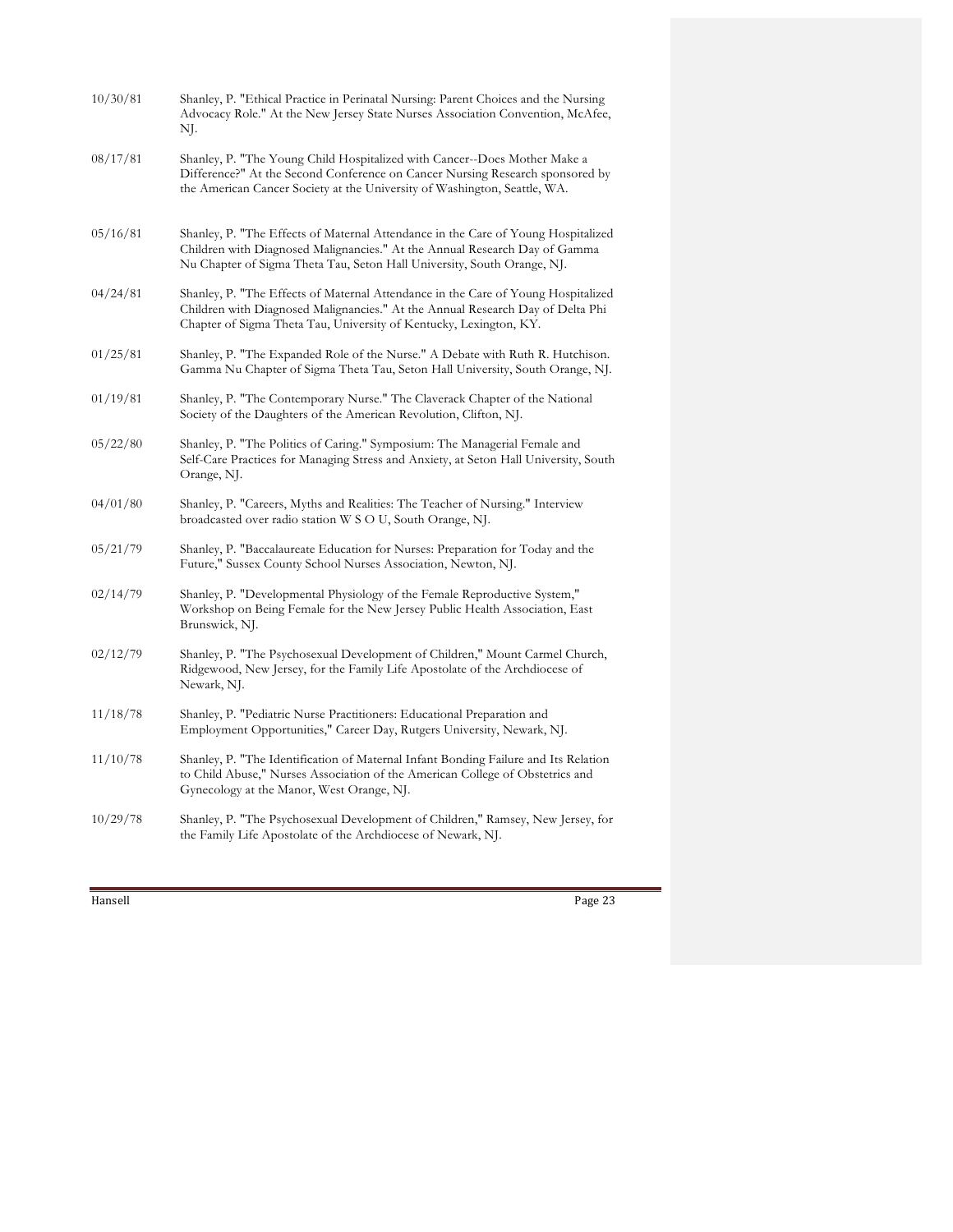| 09/19/78 | Shanley, P. "An Overview of the Study on the Effects of Maternal Attendance in<br>the Care of Young Children with a Diagnosis of Cancer," Memorial Sloan Kettering<br>Cancer Center, NY, NY. |
|----------|----------------------------------------------------------------------------------------------------------------------------------------------------------------------------------------------|
| 05/16/78 | Shanley, P. Faculty Workshop Coordinator, "Maximizing Teacher Effectiveness in<br>Nursing Education," Seton Hall University, College of Nursing, South Orange, NJ.                           |
| 01/24/78 | Shanley, P. "The Psychosexual Development of Children," St. Elizabeth's Church,<br>Wyckoff, New Jersey, for the Family Life Apostolate of the Archdiocese of Newark,<br>NJ.                  |
| 11/19/77 | Shanley, P. "Pediatric Nurse Practitioners: Educational Preparation and<br>Employment Opportunities," Careers Day, Rutgers University, Newark, NJ.                                           |
| 10/27/77 | Shanley, P. "The Psychosexual Development of Children," The Church of the<br>Nativity, Midland Park, New Jersey, for the Family Life Apostolate of the<br>Archdiocese of Newark, NJ.         |
| 10/02/77 | Shanley, P. "Everything You Ever Wanted To Know About Sex But Were Afraid<br>To Ask," Hoffman La Roche Health Fair, Nutley, NJ.                                                              |
| 03/31/77 | Shanley, P. "Everything You Ever Wanted To Know About Sex But Were Afraid<br>To Ask," Health Fair, Seton Hall University, South Orange, NJ.                                                  |
| 03/15/77 | Shanley, P. "The Psychosexual Development of Children," St. Vincent's Church,<br>Bayonne, New Jersey, for the Family Life Apostolate of the Archdiocese of<br>Newark, NJ                     |
|          | <u>program in the gottpap primit online th</u>                                                                                                                                               |

### **PROGRAM AND COURSE DEVELOPMENT**:

| 2015 | Development of a Global BSN for international BSN students for the Commission on<br>Graduates of Foreign Nursing Schools. |
|------|---------------------------------------------------------------------------------------------------------------------------|
| 2010 | Articulated BS in Biology (Montclair State University)/MSN (Seton Hall<br>University) entry.                              |
| 2008 | Doctor of Nursing Practice Curriculum, Seton Hall University.                                                             |
| 2006 | Clinical Nurse Leader, MSN (Masters level entry for non-Nurses) Curriculum.                                               |
| 2004 | PhD in Nursing Research and Theory Development Curriculum at Seton Hall<br>University.                                    |
| 1999 | Evaluation of Outcomes for MSN Graduates at Seton Hall University                                                         |
| 1996 | Evaluation of Outcomes of MSN Graduates at Seton Hall University                                                          |
| 1995 | Reviewer of Graduate Nursing Research Sequence                                                                            |
| 1994 | Development of grant writing course for graduate curriculum as an inter-<br>disciplinary offering                         |
|      |                                                                                                                           |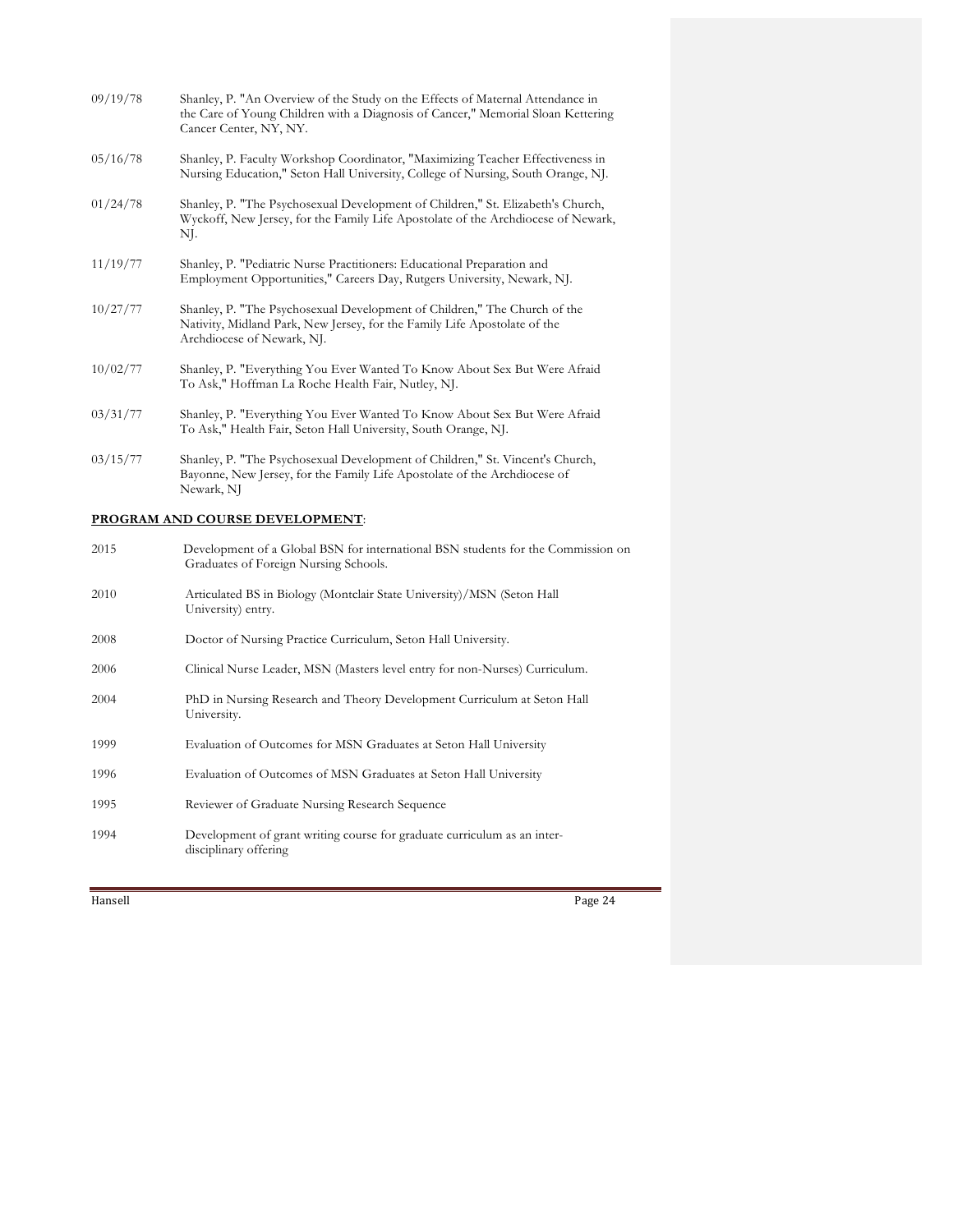| 1987 | Curriculum Plan for the dual track Adult and Pediatric MSN Program in Critical<br>Care Nursing.                                                                |
|------|----------------------------------------------------------------------------------------------------------------------------------------------------------------|
| 1987 | Curriculum Plan for the combined MSN Clinical Specialization/MA in Nursing<br>Education program both development and implementation                            |
| 1987 | Coordinated the revision of undergraduate nursing research course.                                                                                             |
| 1986 | Development of the MSN Program in Oncology Nursing (Adult and Child Tracks)<br>at Columbia University partnership with Memorial Sloan-Kettering Cancer Center. |

### **BOARD APPOINTMENTS**.

Trustee, Partners for Health Foundation (formerly the Mountainside Health Foundation) in Montclair, NJ

Co-Chair and Trustee for Institute for Nursing, New Jersey State Nurses Association, Trenton, NJ.

Member, New York Metro, Advisory Board for Gannett Healthcare.

Commissioner, Catastrophic Illness in Children Relief Fund Commission, Executive Division of the Governor State of New Jersey.

Member, Advisory Board Essex County, Community College, Nursing Program, Newark, NJ.

Trustee, Lumina University of Health Sciences, Nigeria.

Trustee, Newark Prep for the Health Sciences.

### **PROFESSIONAL SERVICE**:

Alumnae Association, Mount Sinai Hospital, School of Nursing, NY.

Nursing Education Alumni Council, Columbia University, NY.

American Academy of Nursing, Expert Panel on Theory Guided Practice

American Nurses Association

American Association of Pediatric Oncology Nurses.

Kappa Delta Pi, Kappa Chapter, Columbia University.

Oncology Nursing Society.

American Association of University Women.

American Association Colleges of Nursing.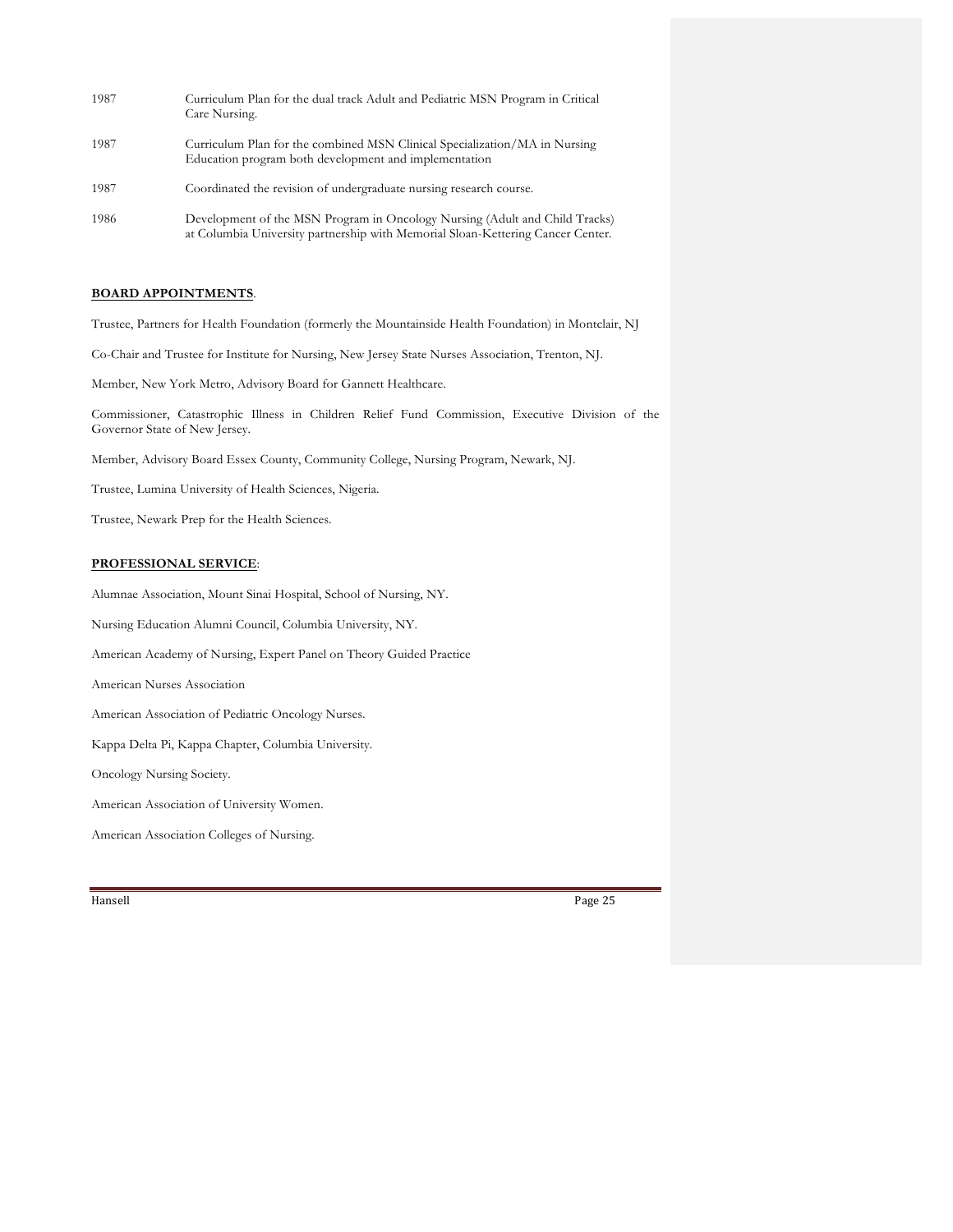Association of Women's Health, Obstetrical and Perinatal Nursing.

IAS International AIDS Society

The Society of Rogerian Scholars

American Association of University Women

American Association of History in Nursing

National Academics of Practice, Academy of Nursing

National League for Nursing

American Association of Colleges of Nursing

Eastern Regional Research Society

New Jersey State Nurses Association, Region III, A constituent of the American Nurses Association.

Sigma Theta Tau International, Alpha Zeta Chapter (Columbia University) and Gamma Nu Chapter (Seton Hall University), Sigma Theta Tau, International.

## **LEADERSHIP POSITIONS IN PROFESSIONAL ASSOCIATIONS**

| 2015-2019    | President of the Mount Sinai Hospital School of Nursing Alumnae Association.                                  |
|--------------|---------------------------------------------------------------------------------------------------------------|
| 2015-2018    | Member of the Nominating Committee, Nursing Education Association, Columbia<br>University.                    |
| 2015         | Member of the Search Committee for the Chief Executive Officer of the New Jersey State<br>Nurses Association. |
| 2010-Present | Trustee of the Partners for Health Foundation (Formerly Mountainside Health)<br>Foundation) Montclair, NJ.    |
| 2007-2011    | Member of the Board, Mount Sinai Hospital School of Nursing, Alumnae<br>Association, New York, NY.            |
| 2007-2009    | Chairperson, Awards Committee, Nursing Education Alumni Association,<br>Columbia University, New York, NY.    |
| 2007         | Robert Wood Johnson, The New Jersey Initiative for Nursing, Stake Holders<br>group, Princeton, NJ.            |
| 2005-2008    | Governors Nursing Merit Award Advisory Committee Member, Trenton, NJ                                          |
| 2004-2005    | Chair, New Jersey Association of Baccalaureate and Higher Degree Programs in<br>Nursing, NJ.                  |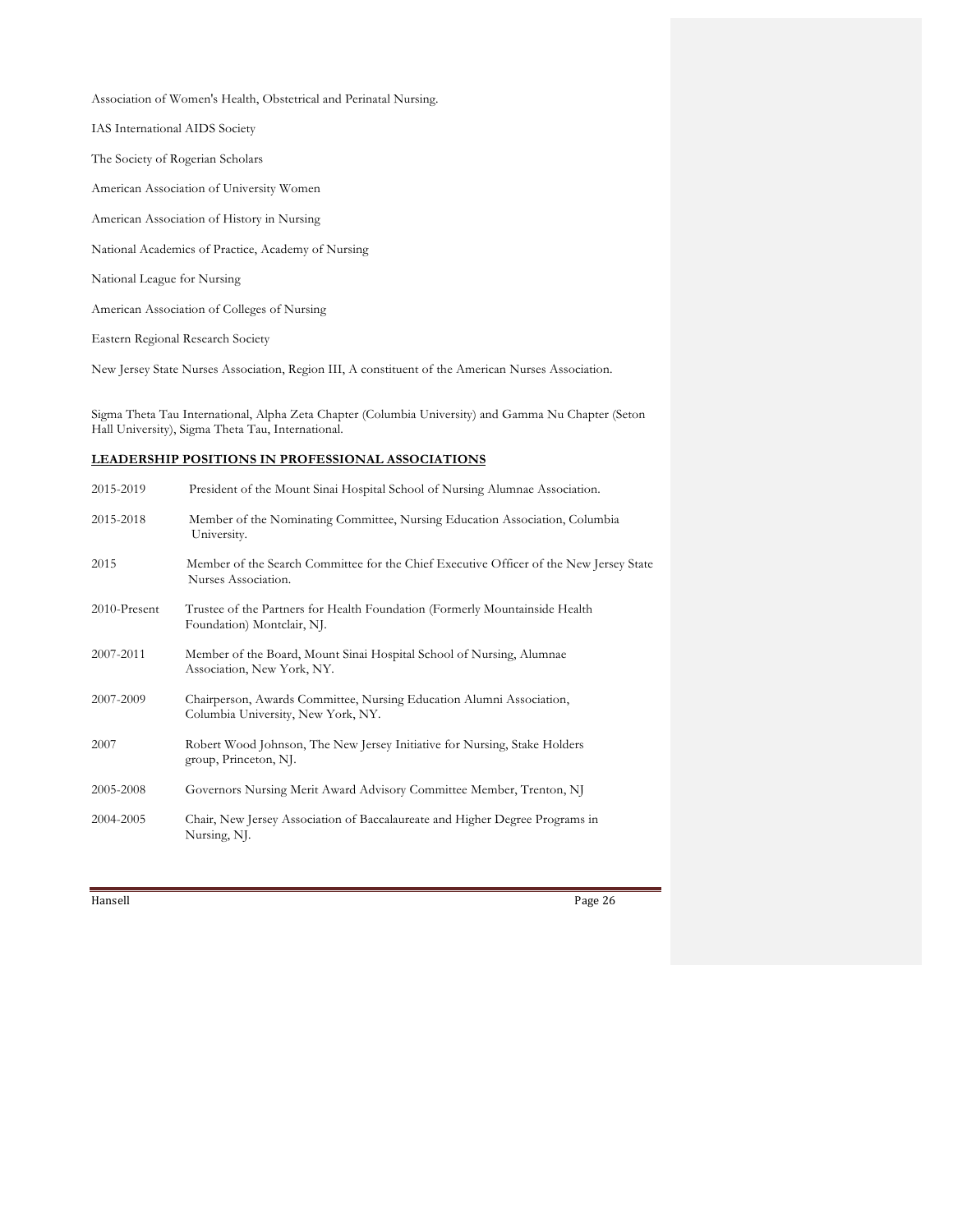| 2004-2005    | Secretary, Board of Directors, The Mount Sinai Hospital School of Nursing, New<br>York, NY.                                                                                                                                                                                   |                                                    |  |
|--------------|-------------------------------------------------------------------------------------------------------------------------------------------------------------------------------------------------------------------------------------------------------------------------------|----------------------------------------------------|--|
| 2005-2006    | Member, Board of Directors, The Mount Sinai Hospital School of Nursing, New<br>York, NY.                                                                                                                                                                                      |                                                    |  |
| 2005         | Secretary, Board of Directors, The Mount Sinai Hospital School of Nursing,<br>Alumni Association, New York, NY.                                                                                                                                                               |                                                    |  |
| 2004-Present | Manuscript Reviewer for <i>Nursing Research</i> .                                                                                                                                                                                                                             |                                                    |  |
| 2004-Present | Collateral Reviewer for Sigma Theta Tau International.                                                                                                                                                                                                                        |                                                    |  |
| 2004-2014    | Nursing Spectrum Advisory Committee Member for Gannett Healthcare, NY,<br>NY.                                                                                                                                                                                                 |                                                    |  |
| 2003         | Co-Chair of Planning Committee for an Invitational Multidisciplinary Consensus<br>Roundtable Panel – "Assessment and Measurement of Quality of Life (QOL)<br>outcomes in Cancer Care." Sponsored by the New Jersey State Commission on<br>Cancer Research, New Brunswick, NJ. |                                                    |  |
| 2001-2004    | Chairperson, New Jersey Association of Baccalaureate and Higher Degree<br>Programs in Nursing.                                                                                                                                                                                |                                                    |  |
| 2001-2005    | Secretary, Board of Directors, the Mount Sinai Hospital School of Nursing<br>Alumnae, New York, NY.                                                                                                                                                                           |                                                    |  |
| 1997-2001    | Member, Board of Directors, The Mount Sinai Hospital School of Nursing<br>Alumnae, New York, NY.                                                                                                                                                                              |                                                    |  |
| 1996-Present | Appointed, Collateral Reviewer for Sigma Theta Tau International, Indianapolis,<br>IN.                                                                                                                                                                                        | Phyllis Hansell 1/27/2015 11:03 PM<br>Comment [1]: |  |
| 1996         | Peer Consultation Network, Seton Hall University.                                                                                                                                                                                                                             |                                                    |  |
| 1996         | Chairperson, Annual Reinkemeyer Research Day (1996, 1995, 1990, 1989, 1988,<br>1987) Seton Hall University, South Orange, NJ,                                                                                                                                                 |                                                    |  |
| 1995-1997    | Vice President Gamma Nu Chapter, Sigma Theta Tau International, Seton Hall<br>University, South Orange, NJ.                                                                                                                                                                   |                                                    |  |
| 1993         | NJCCHE Faculty, Staff Advisory Committee Member Forum, New Brunswick,<br>NJ.                                                                                                                                                                                                  |                                                    |  |
| 1990-1993    | Member, Research Committee, Association of Pediatric Oncology Nursing.                                                                                                                                                                                                        |                                                    |  |
| 1987-1989    | Elected to the Cabinet on Nursing Research, New Jersey State<br>Nurses Association, Trenton, NJ.                                                                                                                                                                              |                                                    |  |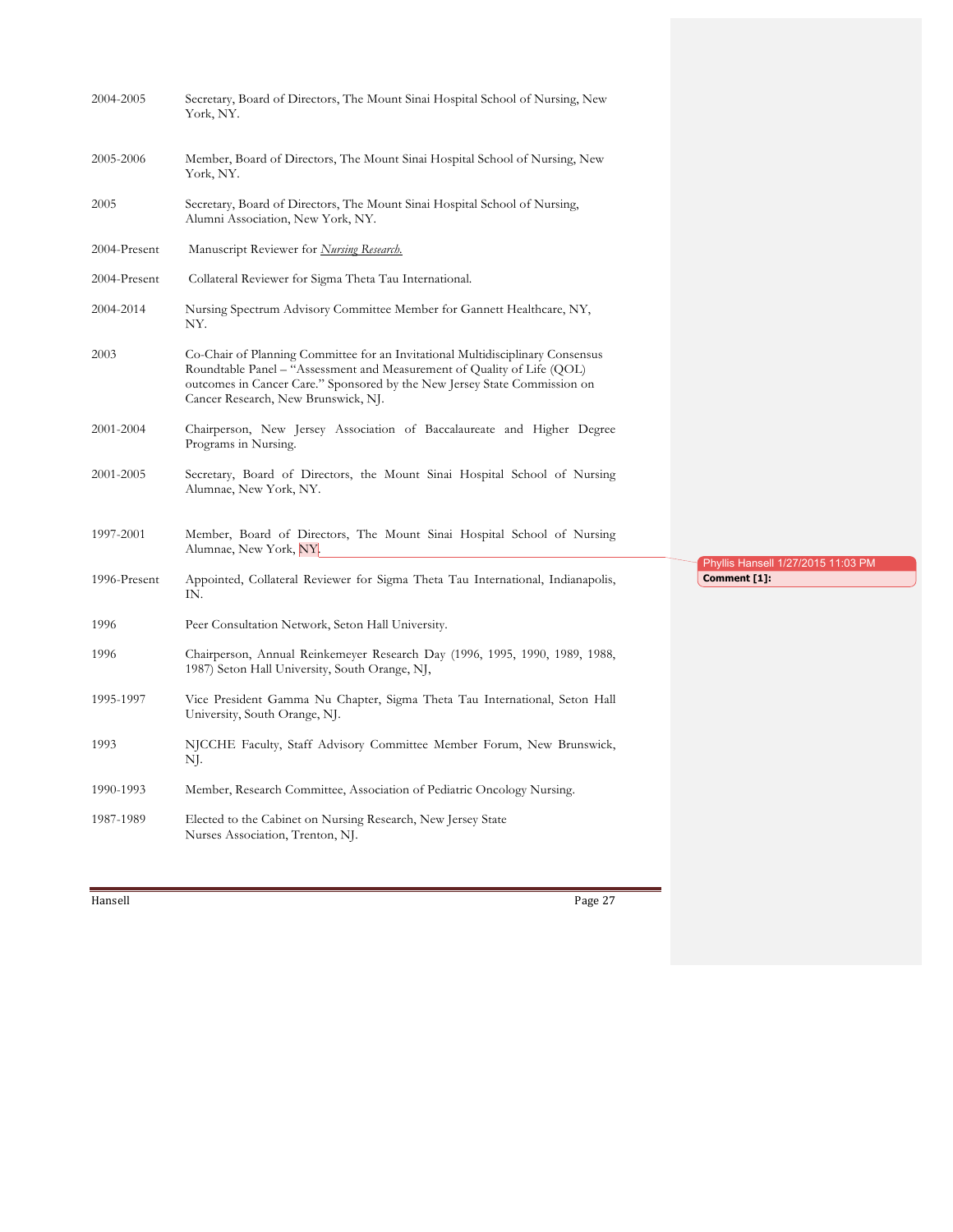| 1986-1989 | Chair, Research Committee, Gamma Nu Chapter, Sigma Theta Tau.                                                                                               |
|-----------|-------------------------------------------------------------------------------------------------------------------------------------------------------------|
| 1987      | Vice-Chairperson Cabinet on Nursing Research, New Jersey State Nurses<br>Association, Trenton, NJ.                                                          |
| 1984-1990 | Elected Member of the Council on Nursing Research of the New Jersey State<br>Nurses Association, Trenton, NJ.                                               |
| 1986-1990 | Appointed Member of the Advisory Committee on Psychosocial and Nursing<br>Research of the New Jersey Commission on Cancer Research, New Brunswick,<br>NJ.   |
| 1984-1986 | Member of the Institutional Review Board and Chairperson of the Psychosocial<br>Task Force, Memorial Sloan Kettering Cancer Center, New York, NY.           |
| 1985      | Invited to participate in the New Jersey Cancer Commission<br>Invitational Conference on Cancer Research in NJ.                                             |
| 1985      | Appointed Member Research Committee, Mid Atlantic Regional<br>Nursing Association.                                                                          |
| 1985-1984 | Elected member of the House of Delegates for the Convention of the American<br>Nurses Association held in Kansas City, MO.                                  |
| 1985-1984 | Member of the Nursing Research Support Group, Mid-Atlantic<br>Regional Nursing Association, New York, NY.                                                   |
| 1985-1984 | Chairperson of the Cabinet on Nursing Research of the New Jersey State Nurses<br>Association, Trenton, NJ.                                                  |
| 1984      | Appointed by the Commissioner of Health to the Nursing Advisory Committee,<br>New Jersey State Department of Health, Trenton, NJ.                           |
| 1984-1988 | Appointed Member of the Advisory Board of BSN. Program of<br>Edison State College, Trenton, NJ.                                                             |
| 1983-1985 | Co-chairperson of the Advisory Board for New Jersey of the<br>Collaborative M. A. R. N. A. Research Project on Access to Perinatal Care, New<br>York, NY    |
| 1983      | Appointed to the Council on Nursing Research of the New Jersey State Nurses<br>Association by the Board of Directors of the Association, Trenton, NJ.       |
| 1981-1979 | Re-elected Vice Chairperson of the Division on Practice: Maternal Child Health                                                                              |
| 1981-1975 | Nursing. The New Jersey State Nurses' Association, Trenton, NJ.<br>Member Advisory Board, Center for Excellence in College Teaching, Kean College<br>of NJ. |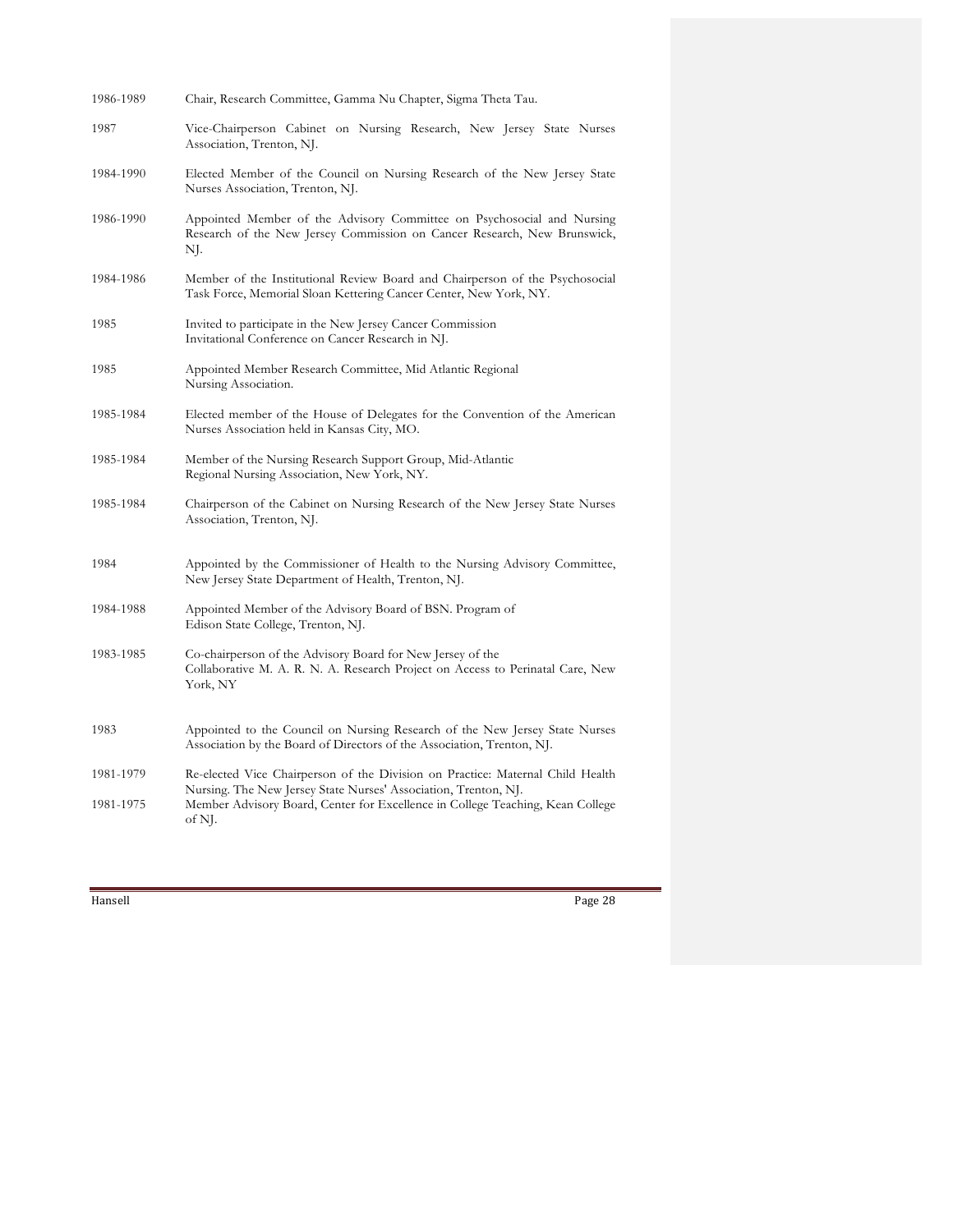| 1979-1978 |                        |  |  |  | Secretary, Seton Hall University, Chapter of the American Association of |  |
|-----------|------------------------|--|--|--|--------------------------------------------------------------------------|--|
|           | University Professors. |  |  |  |                                                                          |  |
|           |                        |  |  |  |                                                                          |  |

- 1979-1978 Elected Vice-Chairperson of the Division on Practice: Maternal Child Health Nursing, The New Jersey State Nurses' Association in Trenton, NJ.
- 1977-1976 Elected Member of the Nominating Committee, Alumnae Association, Mount Sinai Hospital, and School of Nursing, New York, NY.

# **COMMUNITY SERVICE**

| 2010-Present | Admissions' Volunteer, Dickinson College, Carlisle, PA (interview applicants to Dickinson<br>College).                                                                |
|--------------|-----------------------------------------------------------------------------------------------------------------------------------------------------------------------|
| 2010-2017    | Trustee for Partners in Health Foundation (formerly the Mountainside Health Foundation),<br>Montclair, NJ.                                                            |
| 2007-2010    | Parent Volunteer, The Salisbury School, Salisbury, CT.                                                                                                                |
| 2004-2011    | Chairperson of the Fishers Island Scholarship Committee, Fishers Island, NY.                                                                                          |
| 2004-2008    | Member, Trustee, Newark Prep: The Charter School for Health Sciences and Technology in<br>Newark, NJ.                                                                 |
| 2000-2003    | Member, Community Service Committee, Renaissance School, Montclair, NJ.                                                                                               |
| 2000-2003    | Class mother Montclair Kimberley Academy, Montclair, NJ.                                                                                                              |
| 1997-2003    | Co-Chair, Newark Teen Arts Festival, Junior League of Montclair-Newark in collaboration<br>with Arts High School, Newark, New Jersey, Board of Education, Newark, NJ. |
| 1995-1996    | Chairman, Grants & Corporate Development Committee, Junior League<br>Montclair-Newark, NJ.                                                                            |
| 1994-1995    | Assistant Chair, Grants and Corporate Development Committee, Junior League,<br>Montclair-Newark, NJ.                                                                  |
| 1994-1996    | Advisory Future Planning Committee, Junior League Montclair-Newark, NJ.                                                                                               |
| 1991-Present | Member of the Junior League Montclair-Newark, NJ.                                                                                                                     |
|              |                                                                                                                                                                       |

### **UNIVERSITY SERVICE**

| 2008-2009 | Resource Centered Management (RCM) Budget Model Committee |
|-----------|-----------------------------------------------------------|
| 2006-2007 | China Initiative Task Force                               |
| 2006-2007 | Graduate Education Task Force                             |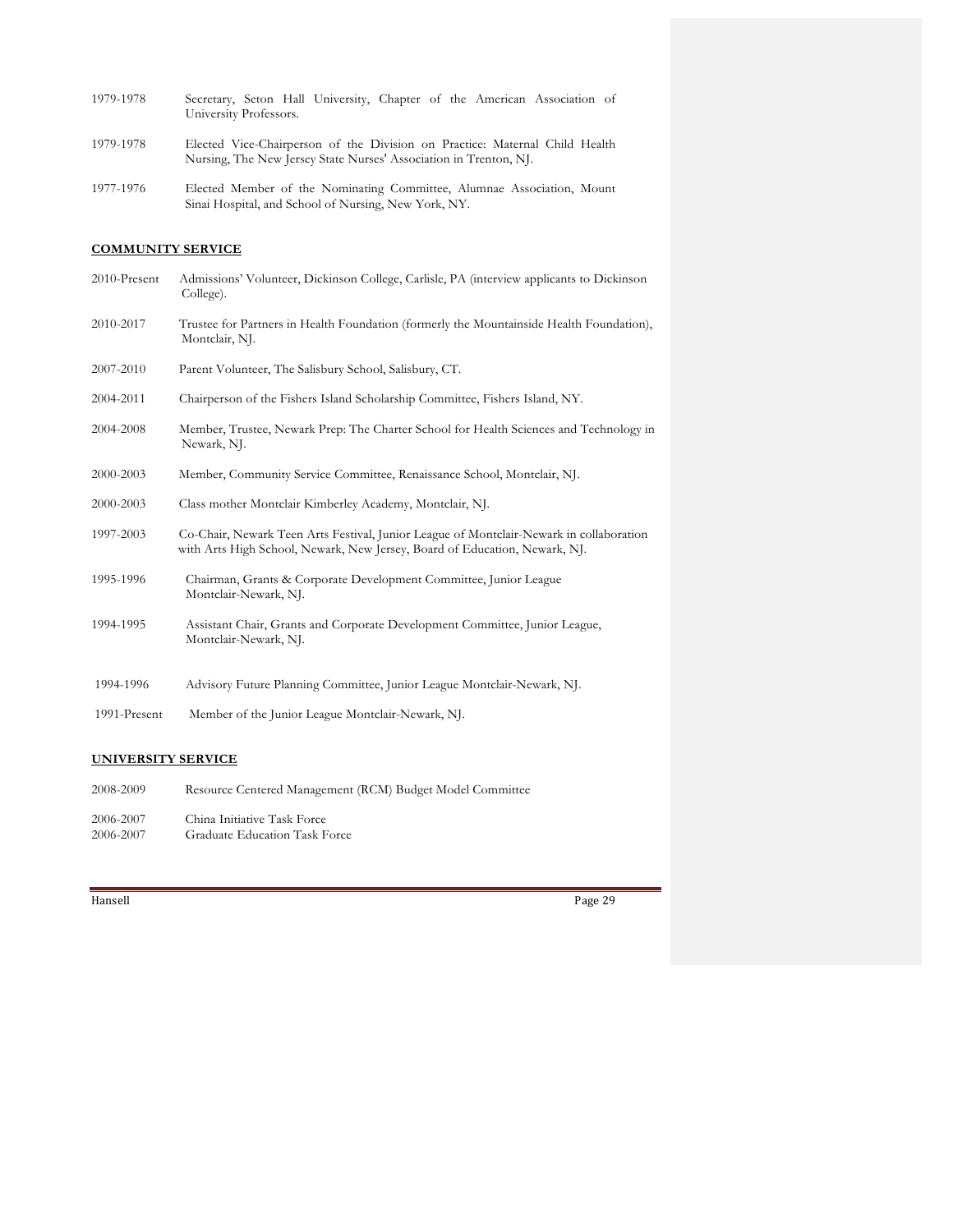| 2006-2007 | Servant Leader Award Committee                                                                                       |
|-----------|----------------------------------------------------------------------------------------------------------------------|
| 2002-2005 | University Budget Planning Committee                                                                                 |
| 2002-2004 | Evaluation of the RCM Budget Model                                                                                   |
| 2001      | Member of the Search Committee for Dean Stillman School of Business, Seton<br>Hall University.                       |
| 1999-2007 | Member of the Advisory Committee for Seton World Wide, Seton Hall University,<br>South Orange, NJ.                   |
| 2000      | Member of the Search Committee for the Interim Director of Seton<br>World-Wide.                                      |
| 2000      | Member of the Academic Task Team on Graduate and Professional Education,<br>Seton Hall University, South Orange, NJ. |
| 1998-1999 | Chairperson and Member of the Executive Board of the Faculty<br>Senate, Seton Hall University, South Orange, NJ.     |
| 1997-1998 | Vice-Chairperson and member of the Executive Board of the Faculty Senate,<br>Seton Hall University.                  |
| 1997      | Chairperson of the Task Force for Strategic Planning, College of Nursing, Seton<br>Hall University                   |
| 1997      | Chairperson, Faculty Convocation, Seton Hall University.                                                             |
| 1996      | Member PEW Round Table Discussion Group, Seton Hall University.                                                      |
| 1996      | Member Search Committee for Assistant Provost for Information Management,<br>Seton Hall University.                  |
| 1996-1998 | Member Faculty Senate, Seton Hall University                                                                         |
| 1996-1997 | Member of the Executive Board Faculty Senate, Seton Hall University                                                  |
| 1995-1996 | Member Health Benefits Committee, Faculty Senate.                                                                    |
| 1995-1997 | Member of Academic Policy Core Curriculum Committee                                                                  |
| 1992-1993 | Administrative Review Committee for Middle States Accreditation<br>Visit.                                            |
| 1990      | Chairperson, University Charter Day.                                                                                 |
| 1989-1992 | Chairperson, Institutional Review Board Human Subjects Review<br>Committee, Seton Hall University.                   |
| 1987-1989 | Member, University Rank and Tenure Committee.                                                                        |
| 1988-1986 | Member of the University Research Council, Seton Hall University.                                                    |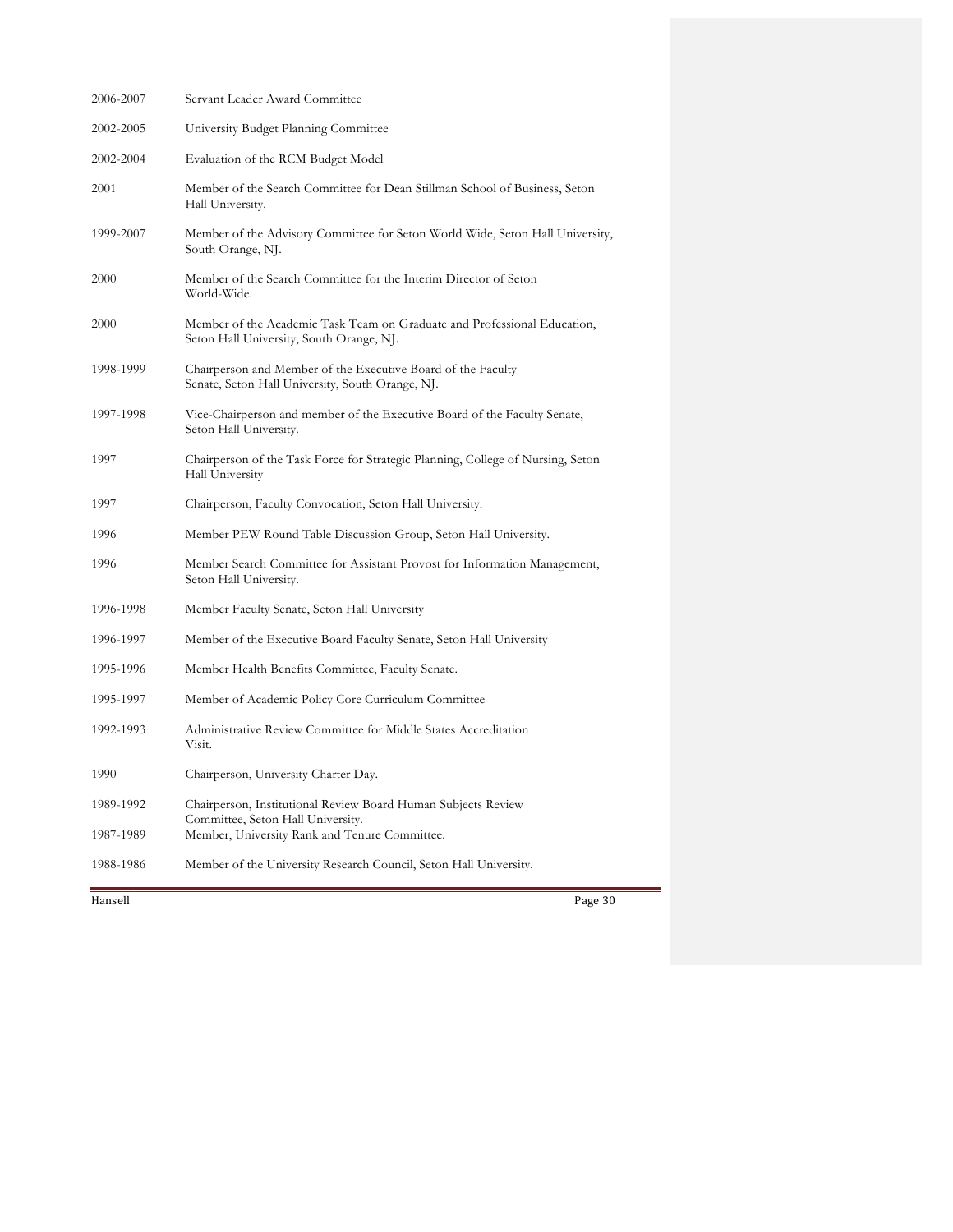| 1987-1986 | Member of the University Commencement Committee, Seton Hall<br>University.                              |
|-----------|---------------------------------------------------------------------------------------------------------|
| 1987-1986 | Appointed Member of the Search Committee, Dean, College of Arts and Sciences,<br>Seton Hall University. |
| 1984-1981 | College of Nursing Representative to the Faculty Council, Seton<br>Hall University.                     |
| 1984-1981 | Senator, University Senate, Seton Hall University.                                                      |
| 1984-1981 | Member of the Executive Committee, Faculty Organization, Seton<br>Hall University.                      |
| 1983      | Member of the Ad Hoc Chairman's Compensation Committee, Seton Hall<br>University.                       |
| 1983-1982 | Chairman of the Executive Committee of the University Faculty<br>Association.                           |
| 1983-1982 | Chairman of the University Faculty Association, Seton Hall<br>University.                               |
| 1983-1982 | Member of the Task Force on Computer Technology, Seton Hall<br>University.                              |
| 1982-1978 | Member of the Graduate and Professional Policy Committee,<br>University Senate, Seton Hall University.  |
| 1982-1981 | Member of the Physical Plant Committee, University Senate, Seton Hall<br>University.                    |
| 1981-1978 | Senator, University Senate, Seton Hall University.                                                      |
| 1979-1976 | Elected Member of the Dean's Search Committee, College of<br>Nursing, Seton Hall University.            |

### **COLLEGE OF NURSING**

| 2015-2016 | Member, Rank and Tenure Committee      |
|-----------|----------------------------------------|
| 1999      | Member, Rank and Tenure Committee      |
| 1998      | Chairperson, Rank and Tenure Committee |
| 1998      | Member, Educational Policy Committee   |
| 1997      | Member, Rank and Tenure Committee.     |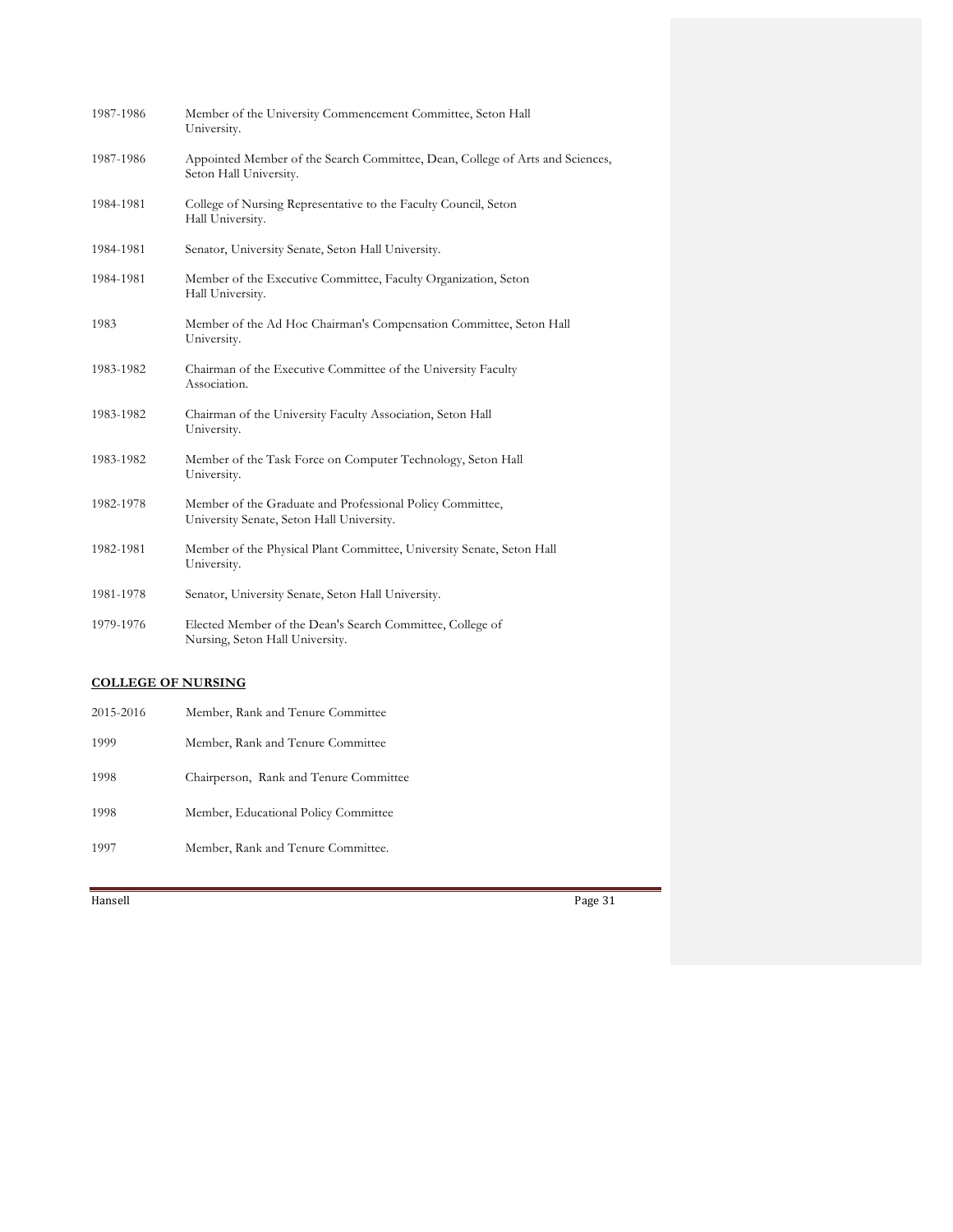| 1996      | Chairperson, Rank and Tenure Committee.                                                                                        |
|-----------|--------------------------------------------------------------------------------------------------------------------------------|
| 1995      | Chair, Rank and Tenure Committee                                                                                               |
| 1994      | Member, Rank and Tenure Committee                                                                                              |
| 1993      | Member, Rank and Tenure Committee                                                                                              |
| 1992      | Chair, College Rank and Tenure Committee                                                                                       |
| 1989-1992 | Chair, College of Nursing Research Committee                                                                                   |
| 1987-1989 | Secretary, College of Nursing Faculty Assembly.                                                                                |
| 1989-1978 | Member, College of Nursing Rank and Tenure Committee                                                                           |
| 1988      | Member, Nursing Research Committee.                                                                                            |
| 1985-1982 | Rank and Tenure Committee.                                                                                                     |
| 1984-1983 | Chairperson of the Rank and Tenure Committee.                                                                                  |
| 1983-1982 | Chairperson of the Task Force to Evaluate the Administrative Structure of the<br>College of Nursing.                           |
| 1983-1979 | Member of the Awards Committee of the Alumnae Association.                                                                     |
| 1983-1982 | Chairperson of the Research Committee.                                                                                         |
| 1982-1979 | Elected Member, Rank and Tenure Committee.                                                                                     |
| 1981-1980 | Chairperson of the Graduate Curriculum Subcommittee of the Self-Study Report<br>for National League for Nursing Accreditation. |
| 1981-1980 | Chairperson of Faculty.                                                                                                        |
| 1980      | Chairperson, Departmentalization Task Force.                                                                                   |
| 1980-1979 | Chairperson, Faculty Recruitment Committee.                                                                                    |
| 1980      | Faculty Representative to the American Nurses' Association Convention, Houston,<br>TX.                                         |
| 1979-1978 | Elected Member, Budget Committee.                                                                                              |